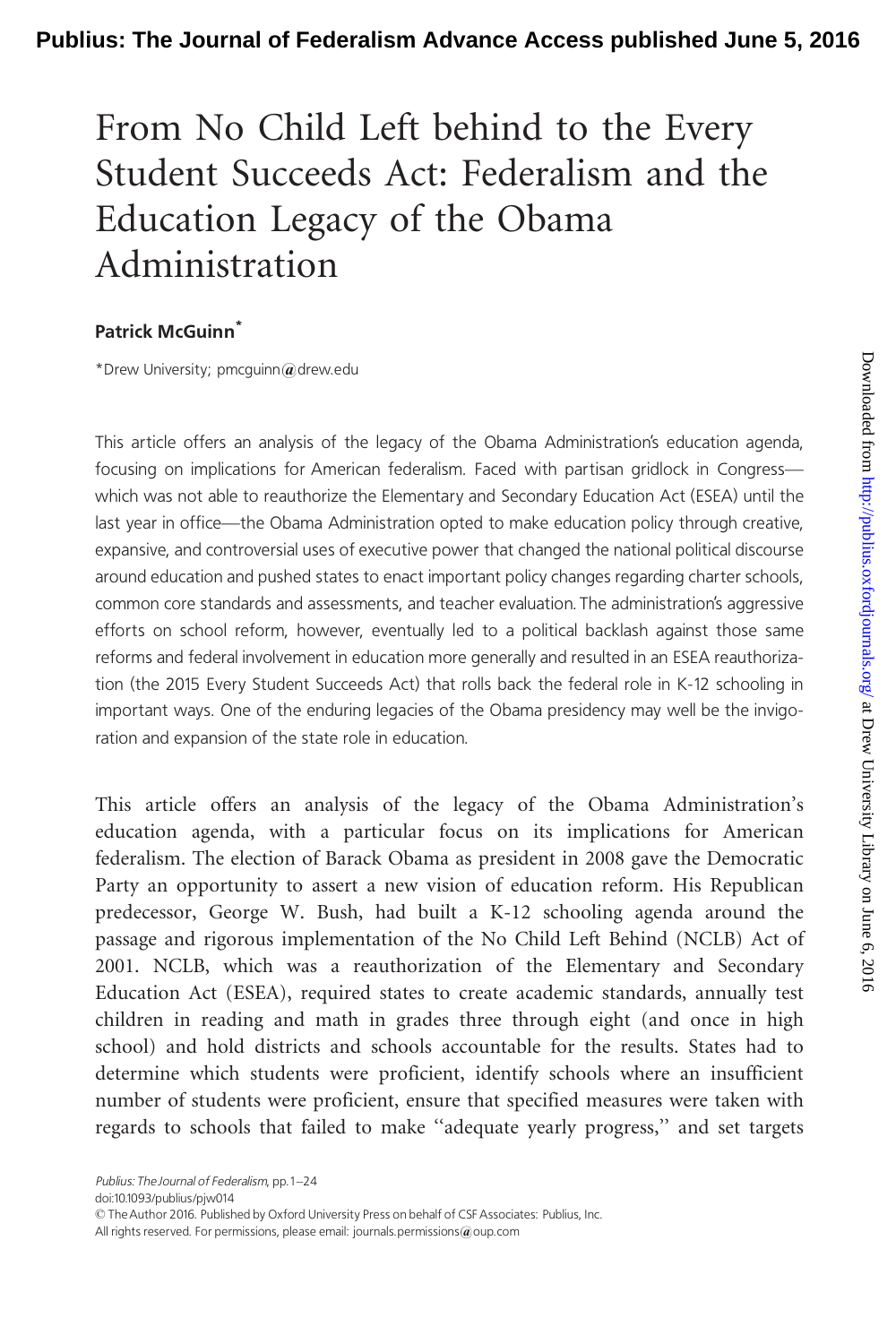that ensured 100 percent of children would be proficient in reading and math by 2014. The law also required that school report cards disaggregate student test score data for subgroups based on race or ethnicity, economically disadvantaged status, limited proficiency in English, and classification as in need of special education.

A school which did not meet the proficiency target for any one of these groups was placed in ''in need of improvement status'' and states were required to take an escalating series of interventions (including the offering of public school choice, tutoring, technical assistance, and restructuring) with schools and districts that persistently failed to meet AYP targets. The scope, specificity, and ambition of the law's mandates signaled something akin to a revolution in federal education policy. With NCLB, the federal government for the first time pressured states in a sustained way to undertake systemic change in their education systems and held them accountable for the academic performance of their students ([McGuinn 2006](#page-21-0)).

However, the post-NCLB era witnessed a growing divide between civil rights groups and teachers unions (two crucial members of the Democratic coalition) over school reform, as they engaged in an increasingly charged fight over school testing, accountability, choice, and teacher evaluation reforms—all of which the teachers unions generally opposed [\(Rhodes 2011\)](#page-22-0). Many civil rights leaders believed that NCLB's testing, disaggregated data, and accountability provisions offered an unprecedented and powerful tool in the fight for educational equity ([Taylor and](#page-22-0) [Rosario 2009](#page-22-0)). Many in the education community, however, believed that the law unfairly held schools responsible for resolving educational problems that have their roots elsewhere, in broader social ills like poverty [\(Hartney and Flavin 2011;](#page-19-0) [Moe](#page-21-0) [2011;](#page-21-0) [Taylor and Rosario 2009\)](#page-22-0). How Obama decided to navigate these intra-party disagreements would be of enormous import for his party and for education reform.

Many observers initially assumed that Obama (with one of the most liberal voting records in the Senate) would embrace the vocal criticisms of NCLB expressed by many Democrats (particularly the influential teachers unions) and call for a move away from school accountability and a reassertion of the traditional liberal focus on school resources, integration, and social welfare programs. But to the surprise of many, this was not to be, as once in office Obama acknowledged that he accepted two of the fundamental premises of the Bush Administration and the accountability movement [\(Darling-Hammond 2010\)](#page-18-0). One premise is that many of the problems in education have political roots and that the federal role should focus not only on the provision of additional resources but on overcoming the powerful forces of the status quo in public education to foster policy change and experimentation. Second, schools and teachers should be held responsible for improving the academic performance of all students, even (and especially) those whose educational prospects are hampered by poverty. Many observers went so far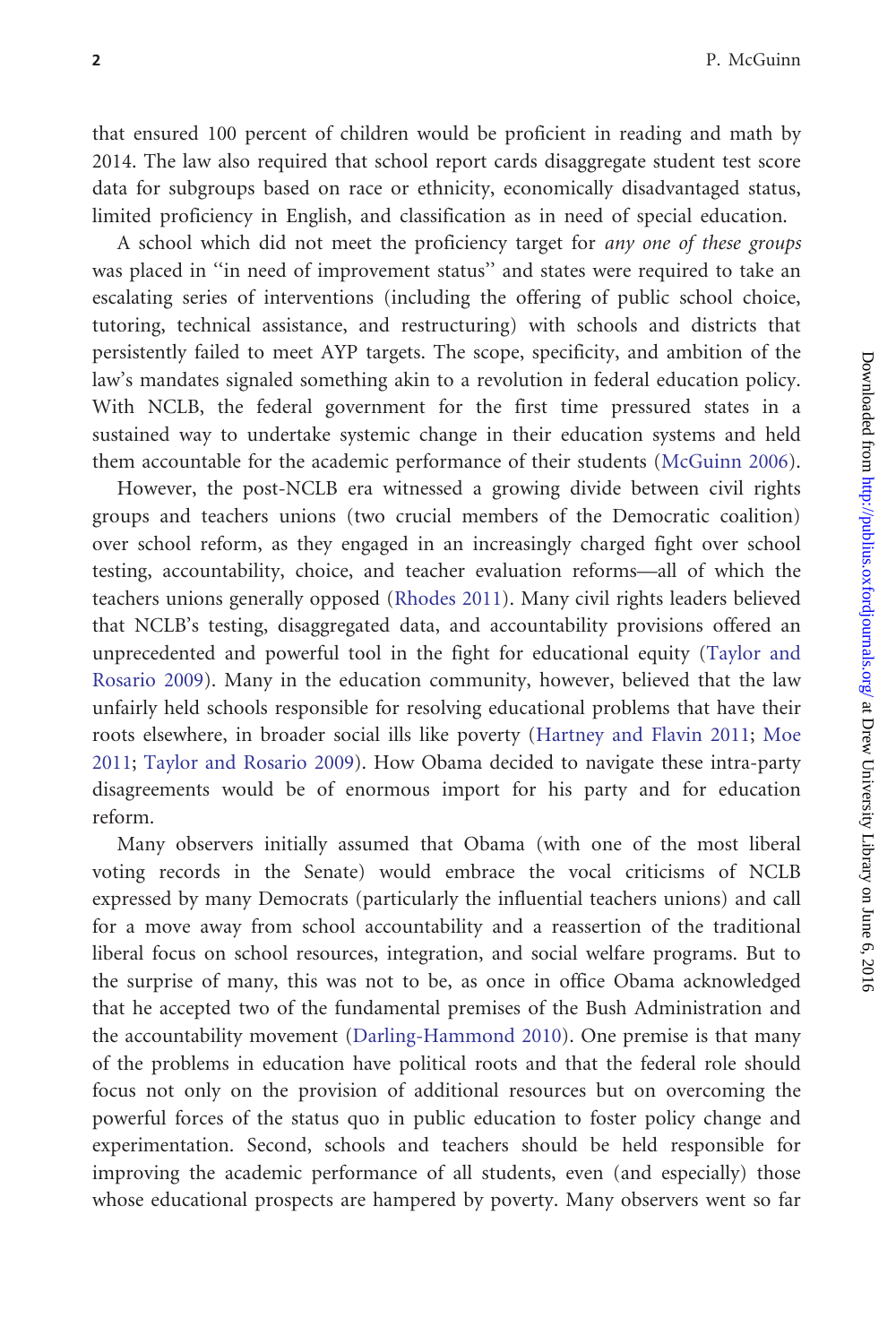as to call Obama's education agenda ''NCLB 2.0'' or ''NCLB on steroids'' ([Mathis](#page-20-0) [2011;](#page-20-0) [Ravitch 2009\)](#page-22-0).

Early in his administration, President Obama called for the continuation of annual testing in ESEA, expanded federal efforts to restructure the worst performing schools, improved teacher evaluation and accountability, and a new focus on innovation and charter schools [\(Stout 2009\)](#page-22-0). He also clearly embraced the use of federal power to spur and direct state reform efforts. During his two terms in office, the federal government would intervene more aggressively in education than perhaps any other domestic policy area other than health care. Faced with divided control and partisan gridlock in Congress—which was not able to reauthorize ESEA, the largest federal education program, until his last year in office—the Obama Administration opted to make education policy unilaterally from the executive branch with a creative, expansive, and controversial use of executive power.

Through the use of competitive grant programs such as Race to the Top (RTTT), School Improvement Grants (SIG), Investing in Innovation (I3), and the NCLB waiver process, the administration was able to push states to enact important policy changes, particularly around charter schools, common core standards and assessments, school turnarounds, and teacher evaluation processes. The administration's aggressive push on school reform, however, eventually led to a political backlash against those same reforms and against federal involvement in education more generally, which resulted in an ESEA reauthorization (the 2015 Every Student Succeeds Act (ESSA)) that rolls back the federal role in K-12 schooling in important ways. As a result, the legacy of the Obama Administration on both education politics and policy—and on the debate over the proper boundaries of federal and presidential power—is likely to be considerable.

# Race to the Top

President Obama signaled his intention to pursue an activist reform-oriented education agenda with his selection of former Chicago schools superintendent Arne Duncan as Secretary of Education, who was widely recognized as a ''tough love efficiency hawk'' [\(Affledt 2011](#page-17-0)). As the administration set out to craft its school reform blueprint, it faced both a significant political challenge and an unusual fiscal opportunity. The political challenge centered around the growing opposition by states (and many in Congress) to NCLB and coercive federal education mandates ([Manna 2010](#page-20-0)). States had struggled mightily to implement the law and while some studies show that it had a modest positive effect on student achievement [\(Dee and](#page-18-0) [Jacob 2010\)](#page-18-0), it did not generate as much progress in closing student-achievement gaps as was originally hoped ([Mintrop and Sunderman 2009\)](#page-21-0). This context, combined with a Republican-controlled house (from 2011 onward) and senate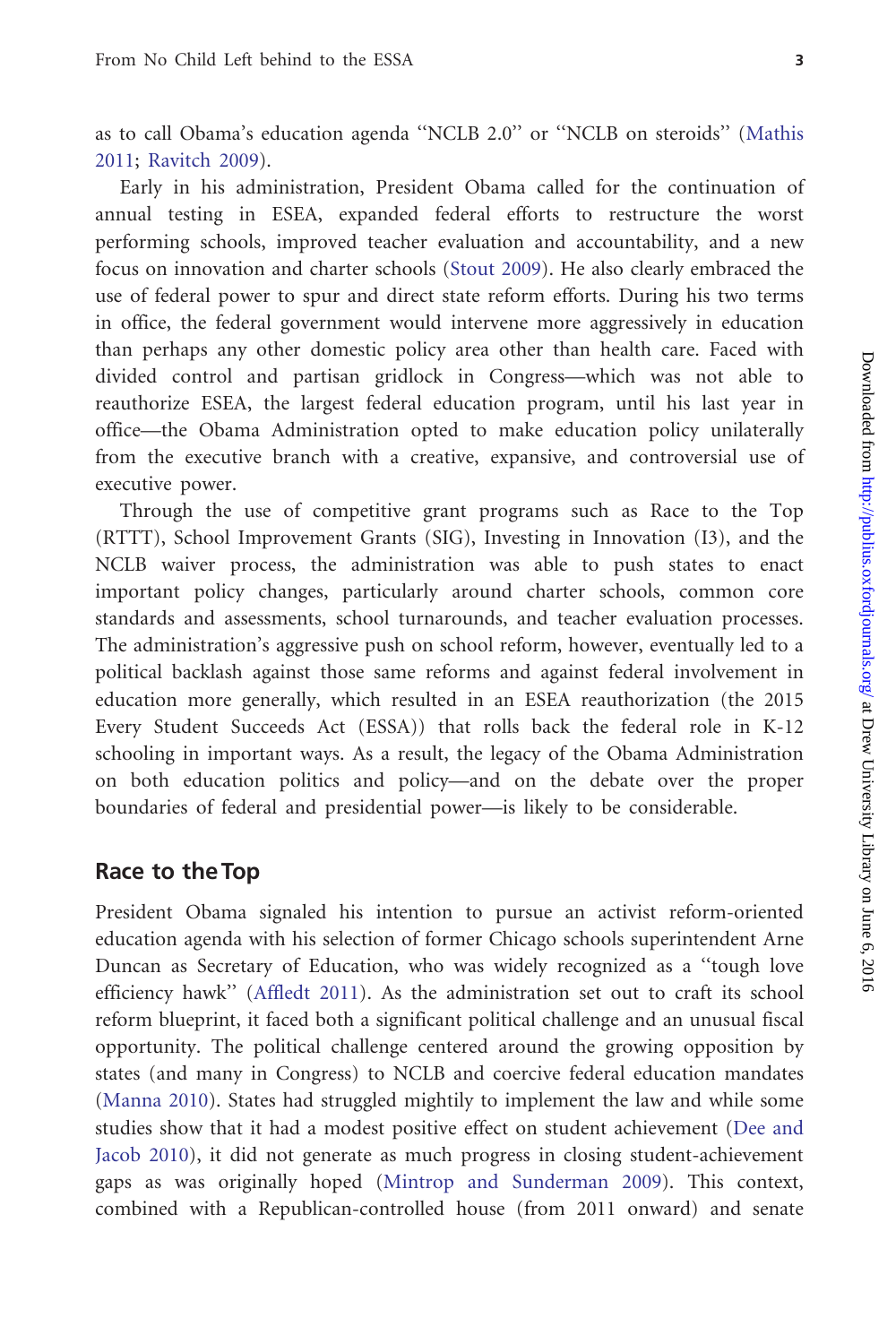(from 2015 onward), made it impossible for the administration to reach a compromise with congress over the pending ESEA reauthorization and foreclosed (until the very end of the second term) the administration's efforts to codify its preferred school reform strategies in legislation. It would have to identify a different strategy for driving state education policy and this is where the unusual fiscal opportunity played a crucial role.

The ''Great Recession'' that helped usher Obama into office in 2008 also led Congress to enact the American Recovery and Reinvestment Act (ARRA) of 2009 (colloquially known as the ''Stimulus''). The \$800 billion program directed \$100 billion in spending to education, the majority of which went to preserve teachers' jobs and fund existing programs. However, ARRA also set aside a smaller pot of \$4.35 billion for "state incentive grants." The legislation provided little detail on the purposes of the grants or the process for distributing them and thus gave wide discretion to the U.S. Department of Education. Secretary Duncan ultimately decided that the grants would be distributed through a competitive state application process which he called Race to the Top (RTTT). RTTT, along with related \$3 billion School Improvement Grant (SIG) and \$650 million Investing in Innovation (I3) funds for districts and non-profits, was intended to provide a major federal investment to support promising educational reforms, and to reward states and districts at the ''intersection of courage, capacity, and commitment'' in Duncan's words ([Education Week](#page-19-0) 2009). In 2009, the department announced that state applications would be graded on a 500-point scale according to the rigor of the reforms proposed and their compatibility with four administration priorities: improving teacher training, evaluation and retention policies; the development of common standards and assessments; developing better data systems; and the adoption of certain school turnaround strategies.

The use of a competitive grant process to distribute such a large amount of federal education funds was innovative and unprecedented, as most federal funds have historically been distributed through categorical grant programs that allocated money to districts on the basis of need-based formulas ([Mead 2010](#page-21-0)). States and districts in this traditional model received funding automatically based on their state educational needs (the number of poor, English as a Second Language, or special education students for example), regardless of the performance of their schools or the alignment of state education policies with federal priorities. Under RTTT (as well as I3 and SIG), however, states had to compete with one another and only received a grant if they adopted (or promised to adopt) reforms that were compatible with federal goals and approaches ([McGuinn 2012a](#page-21-0)). The administration's guidelines for RTTT applications were ''extraordinarily prescriptive'' and incentivized states to enact policies that aligned with the Obama Administration's education agenda ([Smarick 2009](#page-22-0)). Timothy Conlan and Paul Posner (2010: 443–4) see this approach as part of the Obama Administration's ''hybrid model of federal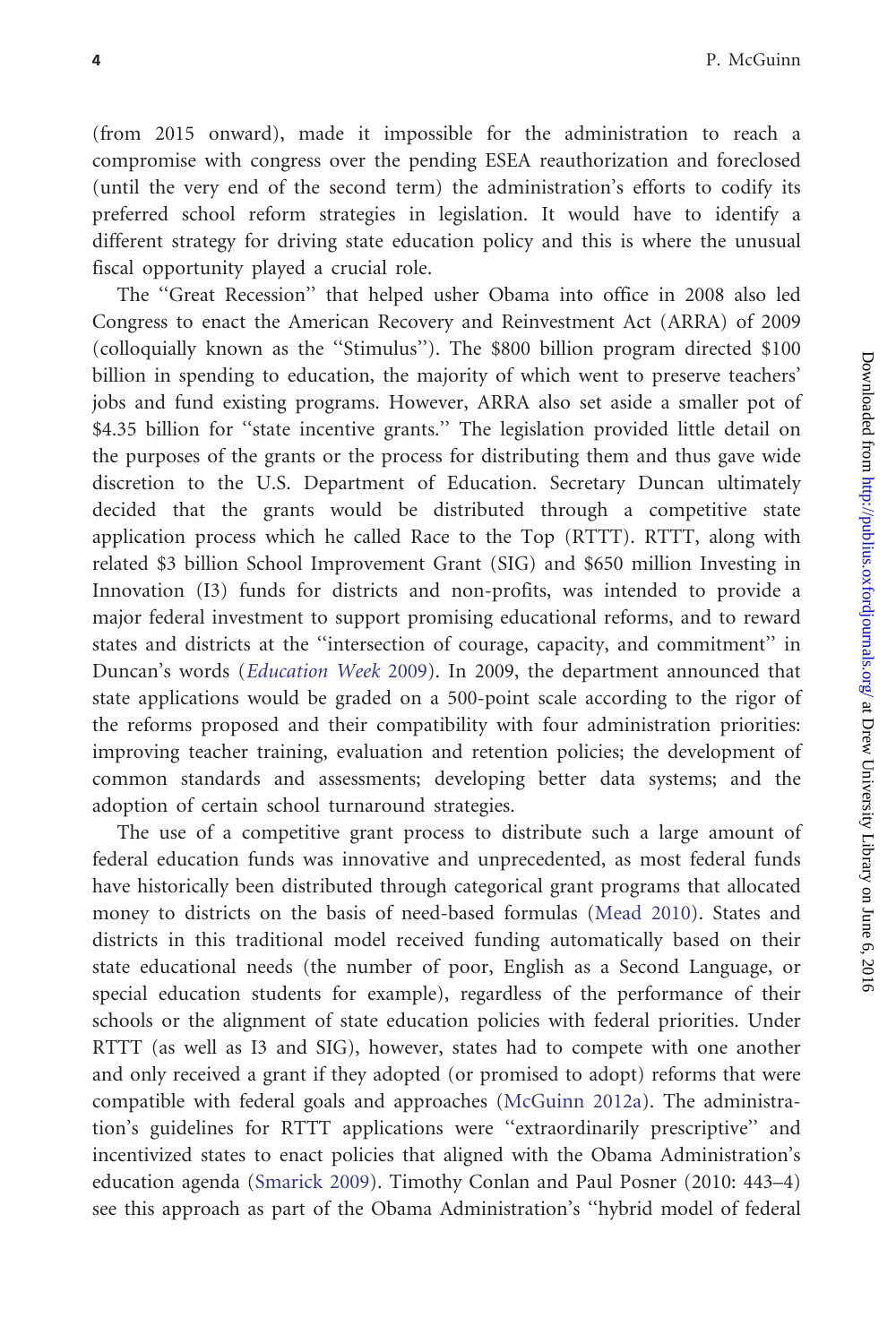policy innovation and leadership, which mixes money, mandates, and flexibility in new and distinctive ways ... The model represents a blend of, but is different from, both cooperative and coercive federalism.''

Desperate for federal funds during a time of state budget crises, forty-six states applied during the first two rounds of the RTTT competition, with only Alaska, North Dakota, Texas, and Vermont declining to participate. Forty states applied in round one, which Tennessee and Delaware won with grants of \$500 million and \$100 million, respectively. Thirty-five states (as well as DC) applied for the second round of RTTT with ten winners: Florida, Georgia, Hawaii, Maryland, Massachusetts, New York, North Carolina, Ohio, Rhode Island, and Washington, D.C. The application guidelines also encouraged (and rewarded) states to engage a wide variety of education stakeholders in the crafting of their applications. This stimulated a lot of new conversations between education policymakers, reform advocacy groups, and practitioners and precipitated a great deal of media attention to the issue of school reform, helping to create new political coalitions to drive policy change. The [Washington Post](#page-23-0) (2010) declared that RTTT ''helped transform the national discussion on education,'' while Michelle [McNeil \(2009\)](#page-21-0) from Education Week wrote that it stimulated an unprecedented ''national conversation'' on school reform. The Policy Innovators in Education (PIE) network praised the way that ''the competition spurred dramatic shifts in political will'' and ''created tremendous pressure on states to develop bold plans for school reform'' ([Colvin](#page-18-0) [and Kubach 2010\)](#page-18-0).

RTTT's emphasis on expanding charter schools, adopting common academic standards and tests, and revamping teacher accountability helped open up a rift in the Democratic Party on school reform and change the political climate around these controversial issues, paving the way for states to adopt new policies. As Dana Goldstein observed in 2009, ''the major fight on education policy isn't between Republicans and unions, or even between Republicans and Democrats, but rather within the Democratic coalition'' [\(Goldstein 2009;](#page-19-0) see also [Colvin 2009](#page-18-0)). Shelley Skinner of the New Jersey Charter Schools Association observed that ''the political environment in the state legislature and around the country has become much more favorable for charters, thanks in large part to the Race to the Top competition encouraging them'' [\(Cavanagh 2010\)](#page-18-0). The group Democrats for Education Reform declared that ''the change unleashed by conditioning federal funding on bold and forward-looking state education policies is indisputable. Under the president's leadership, local civil rights, child advocacy, business, and education reform groups, in collaboration with those states and local teacher unions ready for change, sprung into action to achieve things that they had been waiting and wanting to do for years" ([USA Today](#page-23-0) 2010). The design of the RTTT application process put governors and chief state school officers in charge of drafting state applications. By empowering these ''education executives,'' RTTT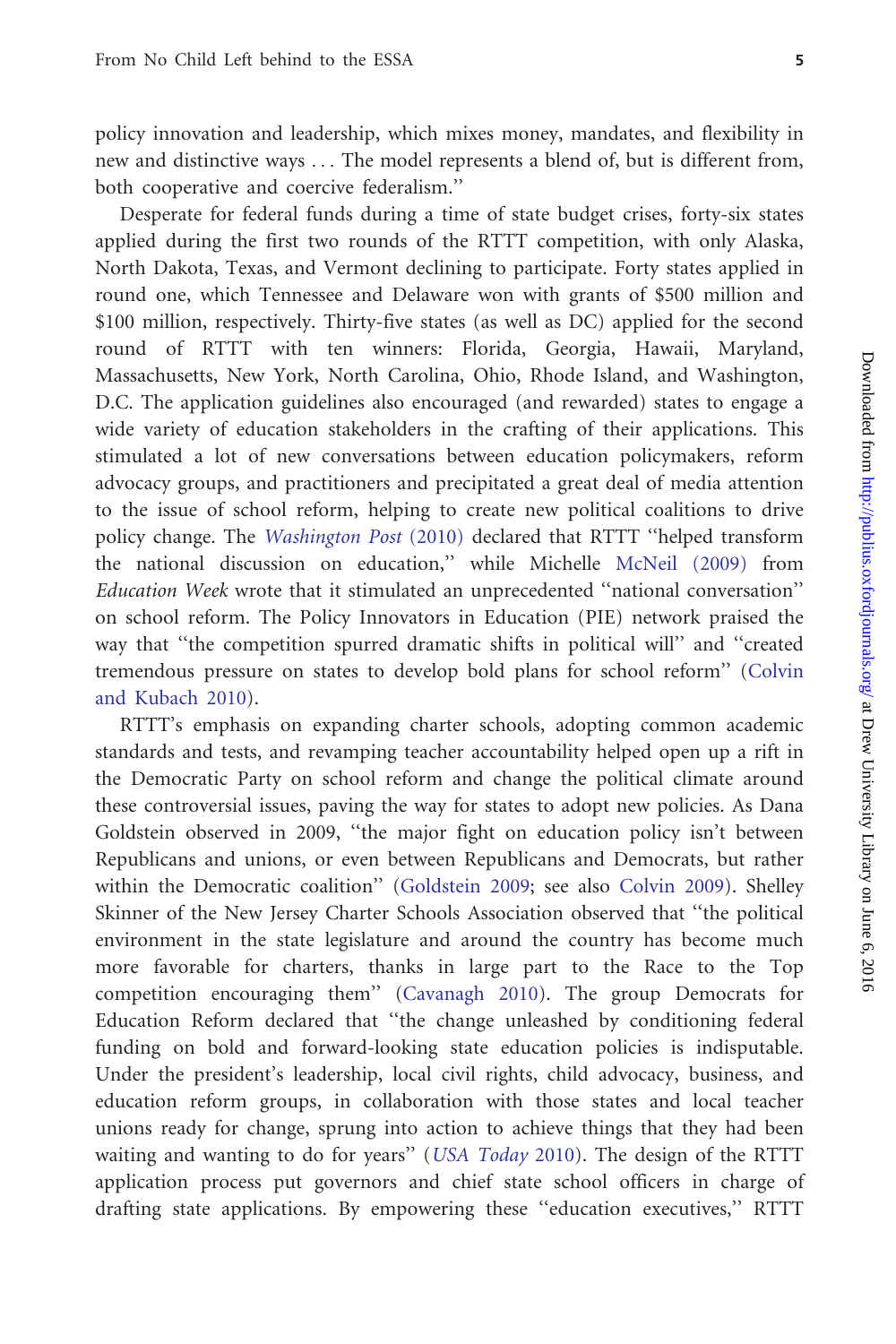may be speeding up what political scientist Jeffrey [Henig \(2009\)](#page-19-0) calls ''the end of educational exceptionalism'' and elevating the importance of school reform debates in mainstream politics. This appears to have accelerated the trend toward greater centralization of education policymaking at the state level and, in particular, greater involvement of governors in school reform [\(Fusarelli and Cooper 2009](#page-19-0); [Malen](#page-20-0) [2003\)](#page-20-0).

RTTT succeeded in pushing states to enact a wide variety of education reform policies in order to make their grant applications more competitive or to fulfill the commitments they made in them. A 2011 Center on Education Policy survey of state education officials concluded that ''Nearly all of the dozens of ARRA-related reform strategies included in our survey are being acted on by a majority—often a large majority of the responding states'' ([Center on Education Policy 2011](#page-18-0): 3). State actions on teacher quality reforms are illustrative in this regard. Despite recognition of the importance of teacher quality to educational outcomes and considerable research that questioned the efficacy of existing state teacher evaluation, tenure, and dismissal policies, before RTTT very few states had taken action to address the issue [\(Glazerman et al. 2011;](#page-19-0) [Gordon et al. 2006](#page-19-0)). Prior to the Obama era, the norm across the country was to give teachers tenure automatically after three years in the classroom, with no meaningful evaluation of their teaching effectiveness and little risk of their being fired during their career no matter how ineffective they were [\(McGuinn 2010\)](#page-21-0). The opposition of teachers unions to evaluation and tenure changes had made the issue the ''third rail'' of education policy and stymied any effort at reform. [\(Hartney and Flavin 2011;](#page-19-0) [Moe 2011\)](#page-21-0) President Obama and Secretary Duncan effectively used the bully pulpit to draw attention to problems in existing state teacher-evaluation and tenure systems and, combined with the incentives of RTTT and NCLB waivers, prompted an unprecedented wave of reforms ([Learning Point Associates 2010](#page-20-0); [Sawchuk 2010\)](#page-22-0). The National Council on Teacher Quality (NCTQ 2012) reported that thirty-six states (and DC) changed their teacher evaluation policies between 2009 and 2012. There was a large increase in the number of states that required annual teacher evaluations (forty-three states), incorporated student achievement (thirty-two states), differentiated levels of performance (twenty-six states), conducted annual classroom observations (thirtynine states) and multiple observations each year (twenty-two states), and utilized performance-based tenure decisions (nine states) (see also [Mead 2012](#page-21-0)). NCTQ (2012: 9) found that ''the landscape is quickly and dramatically changing when it comes to rethinking and rebuilding teacher evaluations in school systems in the United States.''

In the most in-depth analysis of the impact of RTTT conducted to date, William [Howell \(2015:](#page-20-0) 62) found that in the wake of the competition (2009–2014) states on average enacted 68 percent of the ''reform policies'' it encouraged while they averaged only a 10 percent adoption rate in the seven years before the competition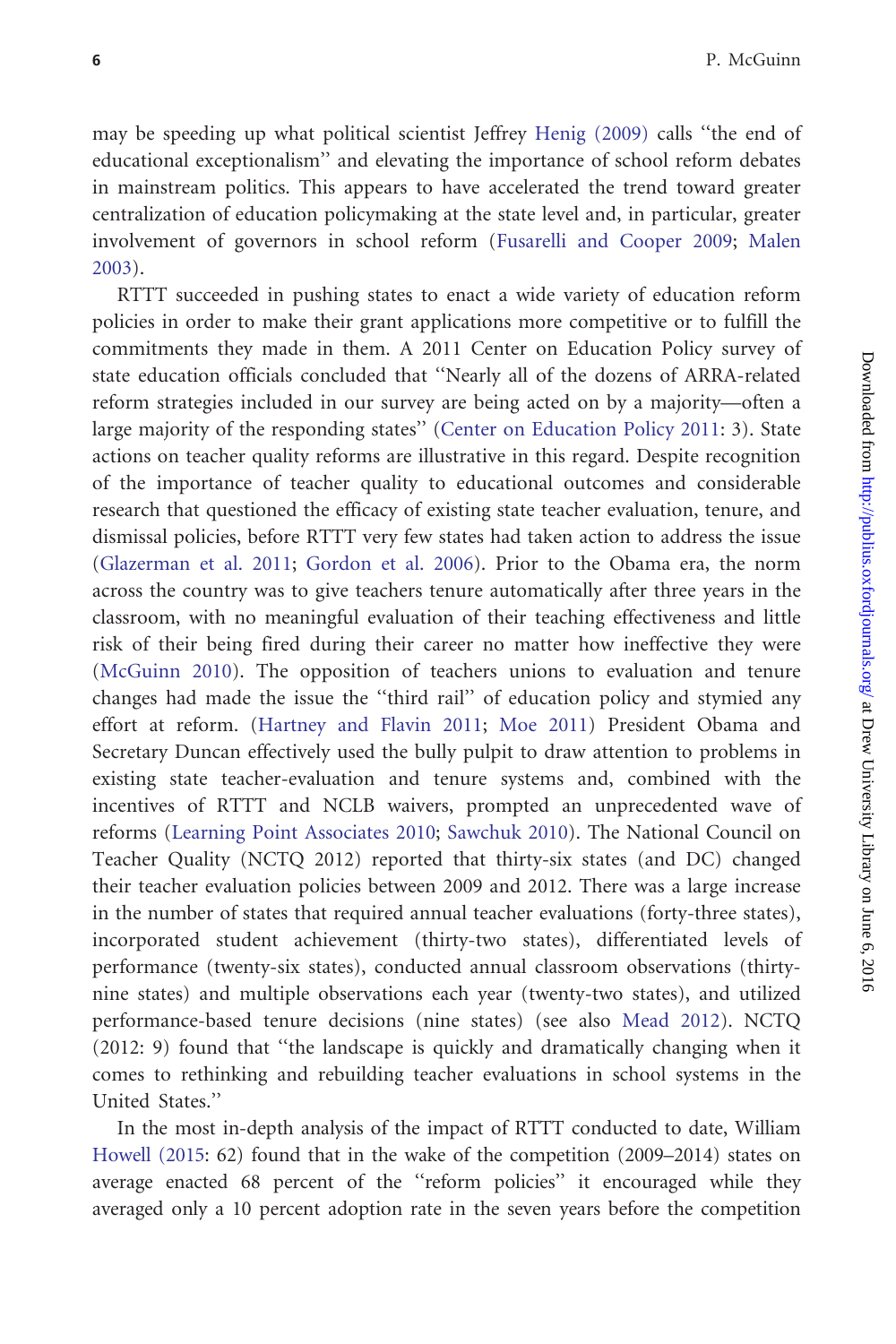(2001–2008). Howell concludes that ''The surge of post-2009 policy activity constitutes a major accomplishment for the Obama administration. With a relatively small amount of money, little formal constitutional authority in education, and without the power to unilaterally impose his will on state governments, President Obama managed to jump-start policy processes that had languished for years in state governments across the country'' (2015: 66).

However, building the capacity at both the district and state education agency level to implement the reforms pushed by RTTT (and the NCLB waiver program) proved to be a major challenge across the country ([McGuinn 2012](#page-21-0)b, [2015\)](#page-21-0). States and districts struggled to secure the financial, personnel, and technical resources to support schools with this work ([Center on Education Policy 2012a](#page-18-0)). In a 2011 survey of state education agencies (SEAs), Cynthia Brown and her colleagues noted that the wave of reforms had ''put immense stress on agencies that were originally conceived as tiny departments primarily designed to funnel money to local school districts. Yet it is not at all clear that state education agencies are prepared for this demanding new role'' [\(Brown et al. 2011](#page-18-0)). A 2011 Center on Education Policy survey found that operating budgets for a majority of state education agencies had declined by 10 percent or more since 2007, and that ''only a handful of states believe they have all three elements in place—adequate expertise, staffing levels, and funding—to carry out key American Recovery and Reinvestment Act (ARRA) related reform activities'' ([Center on Education Policy 2011:](#page-18-0) 13–16; see also [Center](#page-18-0) [on Education Policy 2012b](#page-18-0)).

A 2011 study by the Governmental Accountability Office (GAO) concluded that states were struggling to implement the reforms in their RTTT applications and that their ''overly optimistic'' timelines were unlikely to be met (GAO 2011). The dozen winners from the competition formally amended their RTTT plans frequently—usually to scale back proposed reforms or push back timetables ([McNeil 2011\)](#page-21-0). District efforts to circumvent compliance with state mandates were a further challenge, as were the debates over memoranda of understanding and implementing the Obama Administration's new school-restructuring approaches ([Klein 2010](#page-20-0)). A follow-up report by the GAO in 2015 found that states were continuing to struggle to implement their RTTT reforms due to rapid policy adoption, short implementation timelines, and the lack of adequate capacity in their education agencies (GAO 2015). While policy enactment is significant, educational improvements are unlikely to occur absent effective implementation of those policies, and it is clear that SEAs continue to face large capacity gaps as they undertake this work ([Jochim and Murphy 2013](#page-20-0)). Some observers have argued that the Obama Administration made a major strategic miscalculation with RTTT and NCLB waivers by pushing states to adopt multiple major education reforms simultaneously and to implement them concurrently on a short timetable, thus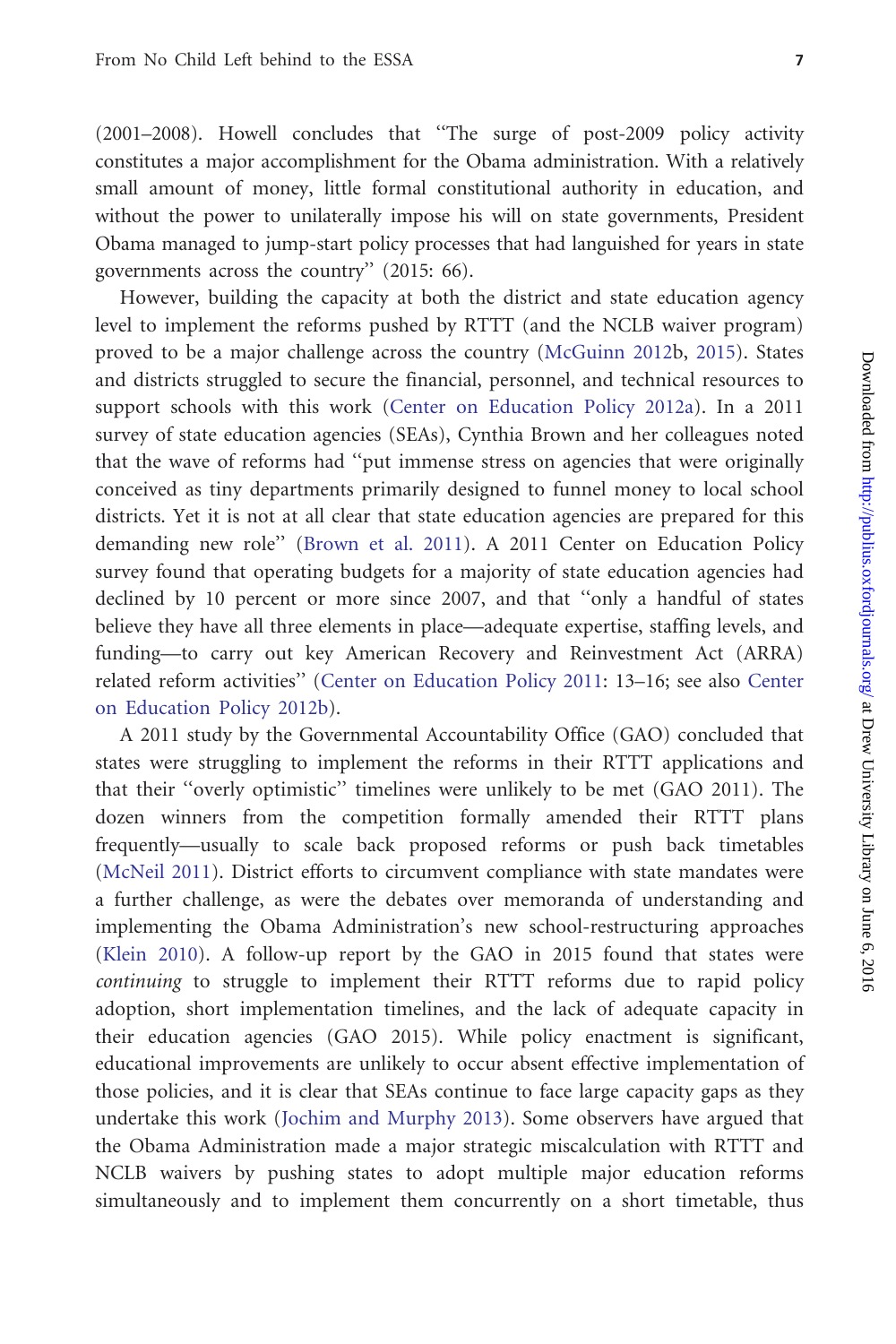increasing the odds of implementation problems and political pushback [\(Hess](#page-19-0) [2015b\)](#page-19-0).

#### NCLB Waivers

NCLB, the latest incarnation of ESEA, had originally been scheduled to be reauthorized in 2007 but disagreements between Congress and President Obama and between congressional Democrats and Republicans—about the future of federal education policy resulted in the law not being revised and reauthorized until December 2015. In the interim, states struggled with the costs and consequences of implementing the law as more and more schools failed to meet their NCLBmandated goals of increased student proficiency (and 100 percent proficiency by 2014) and education leaders clamored for relief. As Kenneth [Wong \(2015:](#page-23-0) 409) observed, ''the Obama administration saw a policy window in the absence of ESEA reauthorization to advance some of its reform priorities.'' It decided to act unilaterally, announcing an ESEA flexibility plan in 2011 that would enable states to apply to the U.S. Department of Education for a waiver from NCLB's accountability provisions. In a speech announcing the program, President Obama stated: ''I've urged Congress for a while now, let's get a bi-partisan effort to fix this. Congress hasn't been able to do it. So I will... Given that Congress cannot act, I am acting'' (quoted in [Simendinger 2011\)](#page-22-0). Elizabeth Mann observed that this made strategic sense: ''The ESEA Flexibility waivers allowed the Obama administration to respond to increasing pressure to change the unpopular law but also helped them avoid another legislative battle in the immediate wake of the acrimonious ACA debates'' ([Mann 2015\)](#page-20-0).

ESEA contains a specific provision (section 9401) that permits education secretaries to issue waivers from federal regulations and previous secretaries had used this authority regularly. What was new with these NCLB waivers was that the administration made the granting of them *conditional*, which was much more controversial and appears to be unprecedented in education. Secretary Duncan created a list of eighteen sets of policy commitments across four reform areas that states had to make in order to be eligible to receive a waiver: develop a plan for SEA systems and processes to monitor and assist district school improvement efforts; adopt college and career ready standards (such as the Common Core); develop a plan to identify and improve the bottom 15 percent of schools; and create teacher and principal evaluation systems ''based on multiple valid measures, including student progress over time'' [\(Wrabel et al. 2016\)](#page-23-0). As Benjamin Riley has observed, ''This proposal ... takes many of the ideas underlying RTTT and expands their application in order to slay the NCLB zombie'' ([Riley 2012\)](#page-22-0). Members of Congress from both parties criticized the administration for attempting to legislate education policy from the executive branch, and called the conditional waiver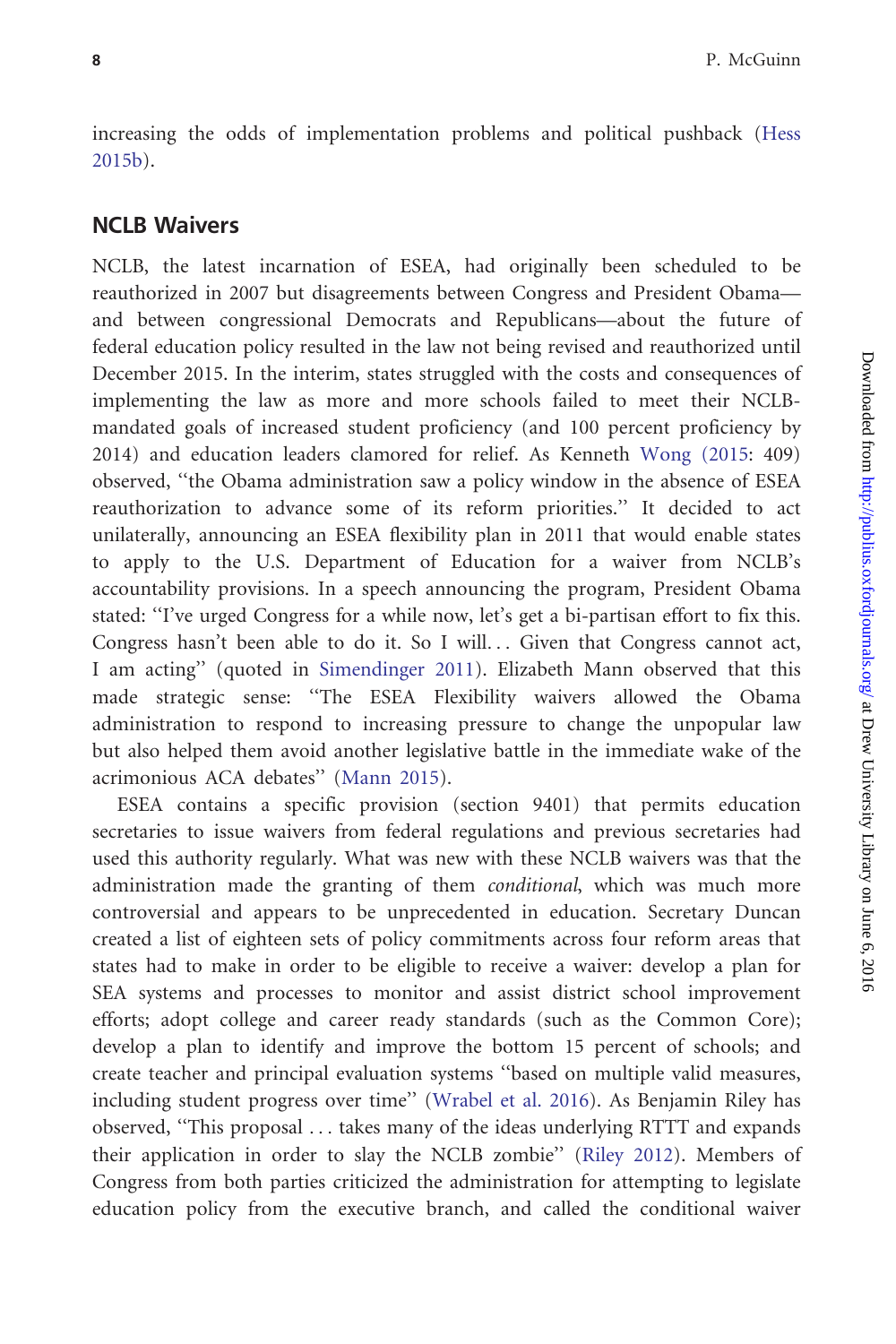program a violation of the separation of powers. Rep. John Kline (R-MN), for example, remarked that: ''In my judgment, he is exercising an authority and power he doesn't have. We all know the law is broken and needs to be changed. But this is part and parcel with the whole picture with this administration: they cannot get their agenda through Congress, so they're doing it with executive orders and rewriting rules. This is executive overreach'' (quoted in [Viteritti 2012\)](#page-23-0).

Despite these reservations, most states were desperate to get out from under the NCLB accountability system and the majority of states applied for a waiver and as of November 2014, forty-three states had received them [\(Klein 2015a](#page-20-0)). Significantly, the U.S. Department of Education threatened to revoke a state's waiver if it did not meet the commitments in its application and it issued regular state-by-state monitoring reports on their progress. The department placed several states on warning status for losing their waivers and did in fact revoke the waivers of Washington (for failing to reform its teacher evaluation system) and Oklahoma (for rejecting Common Core). As with RTTT, the application process for NCLB waivers succeeded in driving a significant—if widely varying—amount of education reform in states. An analysis of state waiver applications by the Center for American Progress concluded: ''Overall, we found that states are proposing significant reforms compared to what was required or practiced under No Child Left Behind... States have proposed interesting and promising ideas in each principle area. Some states are pushing new ideas, many of which are promising or innovative, by ensuring all students graduate college and career ready, developing differentiated accountability systems, and improving teacher and leader effectiveness'' [\(Ayers and Owen 2012\)](#page-17-0). Wong meanwhile, found that while ''states made greater progress in meeting some of the federal expectations than others,'' overall the ''administration has enjoyed substantial success in using the waiver process to leverage states to adopt policy changes'' [\(Wong](#page-23-0) [2015:](#page-23-0) 406, 411).

# Common Core

Perhaps the most significant policy change spurred by RTTT and NCLB waivers was widespread state adoption of Common Core academic standards and its aligned assessments. The United States' decentralized and fragmented education system had previously proved an insurmountable barrier to the creation of the kind of national academic standards and tests that are the norm in much of the rest of the world ([Manna and McGuinn 2013\)](#page-20-0). The Common Core State Standards (CCSS) in Mathematics and English language arts were developed at the behest of the National Governors Association (NGA) and the Council of Chief State School Officers (CCSSO). The CCSS set forth what students should know and be able to do in mathematics and English language arts at each grade level from Kindergarten to 12th grade. Advocates argued that high, uniform academic standards would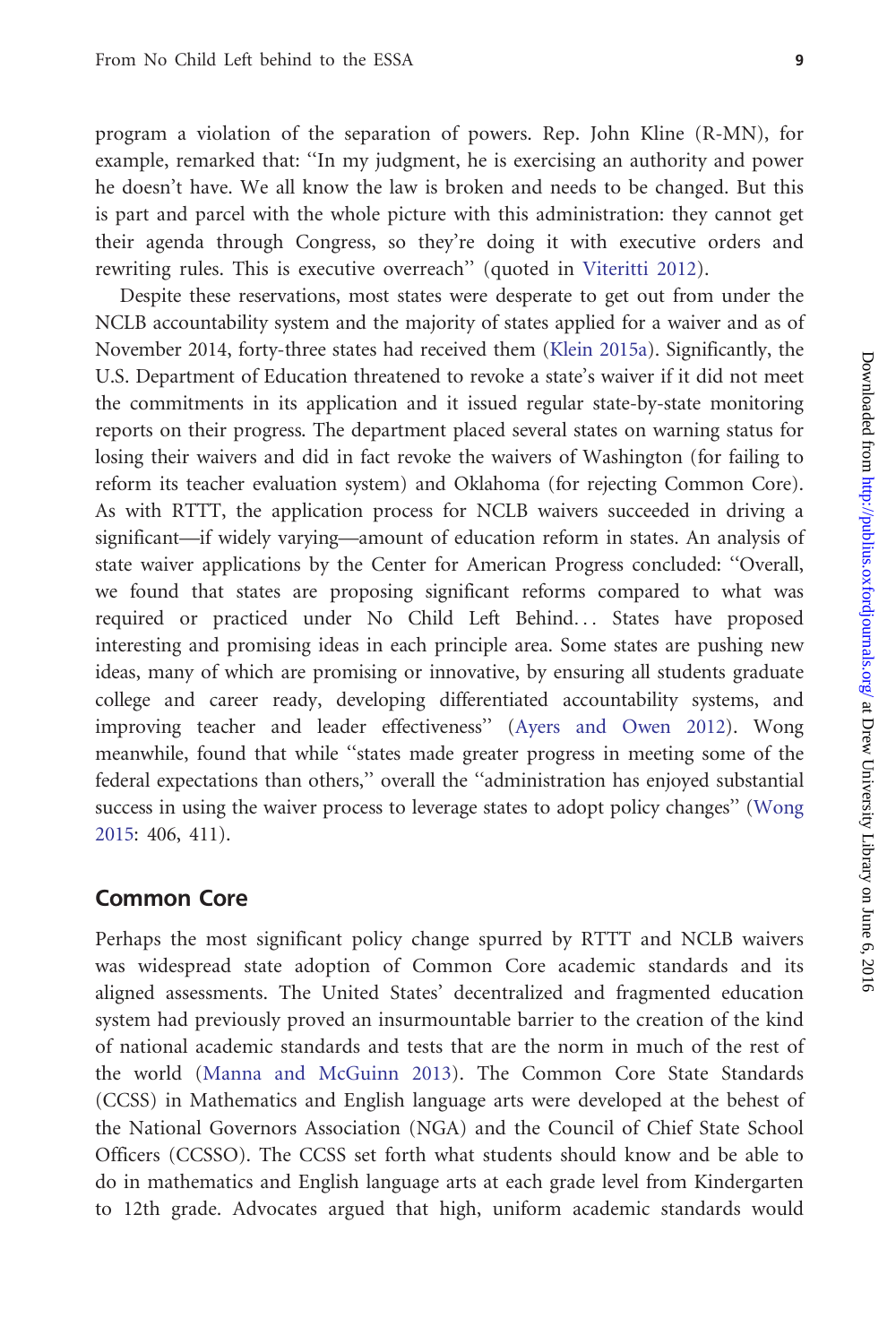improve the academic performance of American students and better prepare them for college and careers. The Core was originally promoted in 2010 by a centrist bipartisan coalition that included Democrats interested in leveraging more rigorous academic standards to improve educational opportunity and moderate pro-business Republicans concerned about workforce development.

Standards advocates also believed that states needed incentives and support to build the systems necessary, but that a direct federal mandate (grant-in-aid condition) to adopt the Core would infuriate people across the political spectrum and likely doom the effort. The strategy that emerged was to cast the standards as "national but not federal" and have the federal government incent (but not require) states to adopt them. As noted above, the carrots that the federal government used to encourage states to adopt the Core were the RTTT grant competition and the NCLB waiver application process. By 2010, forty-six states and the District of Columbia had adopted the Core standards ([McDonnell and](#page-21-0) [Weatherford 2013\)](#page-21-0). Forty-four states also initially signed on to use one of the aligned assessments which were developed by the Partnership for Assessment of Readiness for College and Careers (PARCC) and the Smarter Balanced Assessment Consortium (SBAC) and funded by the federal government ([Forgione 2014\)](#page-19-0).

As states moved toward full implementation of the new standards and aligned assessments during the 2014–2015 school year, however, an anti-Common Core coalition gained strength. The first organized opposition came from the far right among media and Tea Party activists. Left-wing activists were next to organize, particularly inside teacher advocacy groups and unions. As less-political parent opposition gravitated to these groups, the issue moved rapidly from the margins of the parties into the mainstream. Some objections to the Common Core were shared across ideologies: a perception that the standards took a one-size-fits-all approach, created a de facto national curriculum, put too much emphasis on standardized tests, might threaten student privacy, and undermined teacher autonomy. Moreover, the Common Core was quickly linked to the emerging anti-testing backlash. While the Core standards were separate from the new assessments—states can and have adopted the Standards but not the tests—they became conflated in the public mind.

These problems were exacerbated by the Republican electoral landslide in the November 2014 elections, during the first full year of implementation and testing. Many of the invested public officials who had made the original decision to adopt the new standards and tests were now gone. The speed and process by which states adopted the Common Core and took on the Race to the Top application process without much public discussion or debate, though it initially seemed so effective, would ultimately generate anger and resentment and a perception of subterfuge which crossed party lines. Tea Party adherents and others on the right view the Common Core as a dangerous—even unconstitutional—expansion of federal control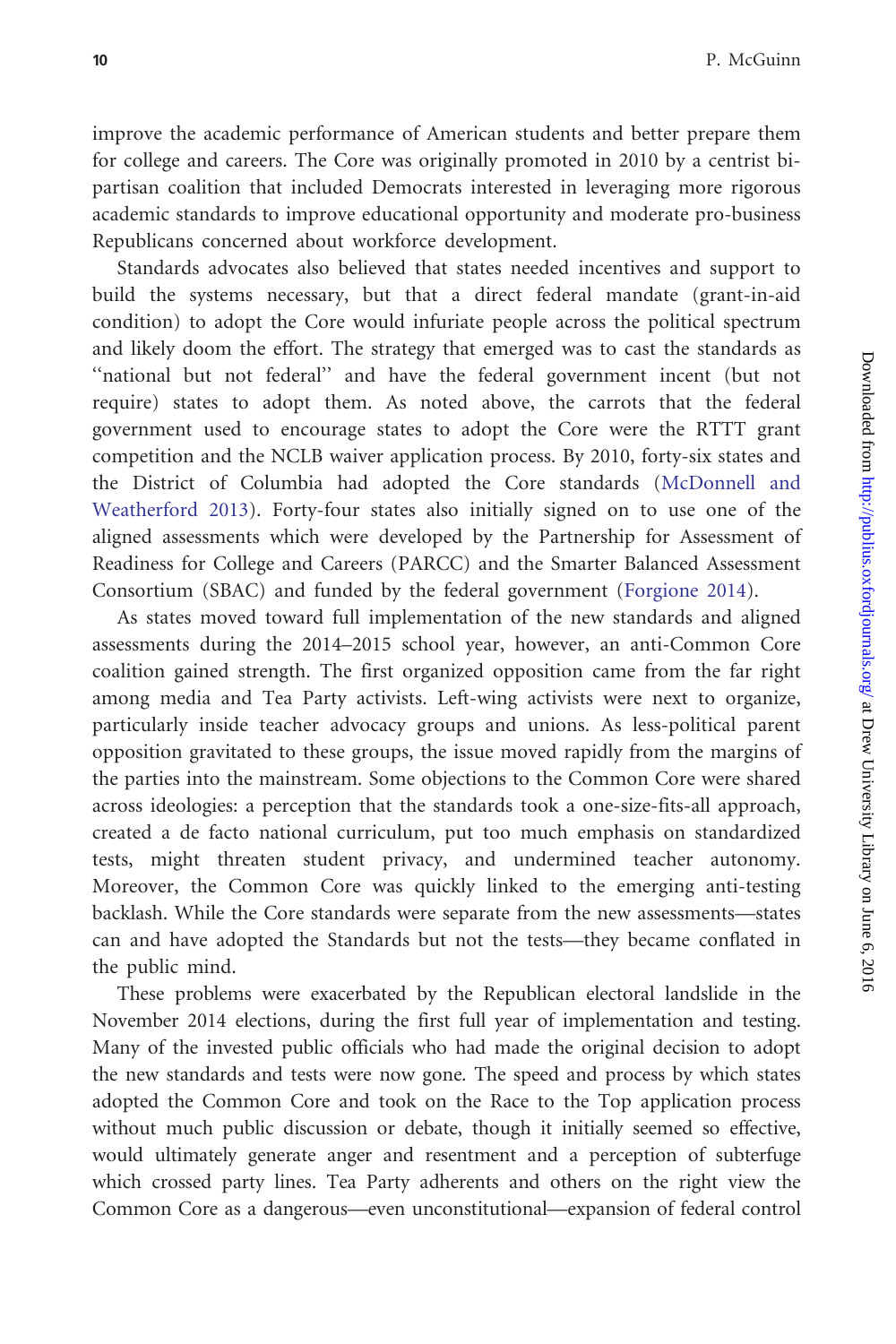into education and a violation of states' rights. The Obama Administration's use of RTTT and NCLB waivers to encourage states to adopt the standards, and its funding of the two consortia that developed the aligned assessments, fed concerns that Uncle Sam was becoming the national schoolmarm. This involvement, along with the Obama Administration's vocal and oft-repeated support for the Core, made it easy for opponents to cast it as a federal initiative.

Journalist Tim Murphy's analysis found that ''when states began to move forward with the implementation ... Common Core fast became a tea party cause célèbre ... the reform was viewed as yet another prong of Obama's devious master plan, one aided and abetted by a sinister group of politicians and businessmen'' ([Murphy 2014\)](#page-21-0). In the aftermath of the U.S. Supreme Court decision, NFIB  $\nu$ . Sebelius, 132 S.Ct. 2566 (2012), which largely put an end to the effort to roll back the Affordable Care Act, conservative commentators and organizers seized on the Common Core and the federal role in education as the primary focus of their anti-Obama animus and the fight against ''Obamacare'' transitioned into the fight against ''Obamacore.'' The crafting of new national standards also reignited longstanding conservative concerns about religion and multiculturalism, and the teaching of literature, history, and science ([DeWitt 2014\)](#page-18-0). They railed against the Core as a national curriculum that is ill-suited to a country with such religious, political, ethnic, and cultural diversity (Truth in American Education n.d.). Opposition to the Common Core also became a prominent theme in the 2016 GOP presidential primaries, with most candidates—including former Core supporters Gov. Bobby Jindal (R-La.) and Gov. Chris Christie (R-NJ)—saying it was not working and should be repealed.

Opponents on the left organized a bit later than conservatives and focused on some different, long-standing concerns: teacher evaluation, the role of corporations in education, and the call for greater focus on underlying social inequities (see, e.g., [Ravitch 2013a,](#page-22-0) [2013c](#page-22-0)). The Business Roundtable and the U.S. Chamber of Commerce, and major corporations such as ExxonMobil, Intel, and Time Warner Cable had funded Common Core advocacy campaigns, as had foundations with close corporate ties, such as the Gates Foundation. This association of big business with the Core came at a time of unprecedented corporate political contributions and enormous economic inequality and raised considerable suspicion on the left ([Strauss 2014](#page-22-0)). Some argued that the Core was a scheme intended to increase profits for big textbook providers, education tech companies, or test makers ([Babones 2015](#page-18-0)). Still others saw the Core as part of an even larger conspiracy to dismantle public schools and privatize education entirely [\(Singer 2015\)](#page-22-0). This led critics on the left such as Diane Ravitch to criticize the Common Core as yet another nefarious example of ''corporate school reform'' (2013b).

As state implementation of the CCSS proceeded, many teachers became concerned that states were tying evaluation systems to the new standards and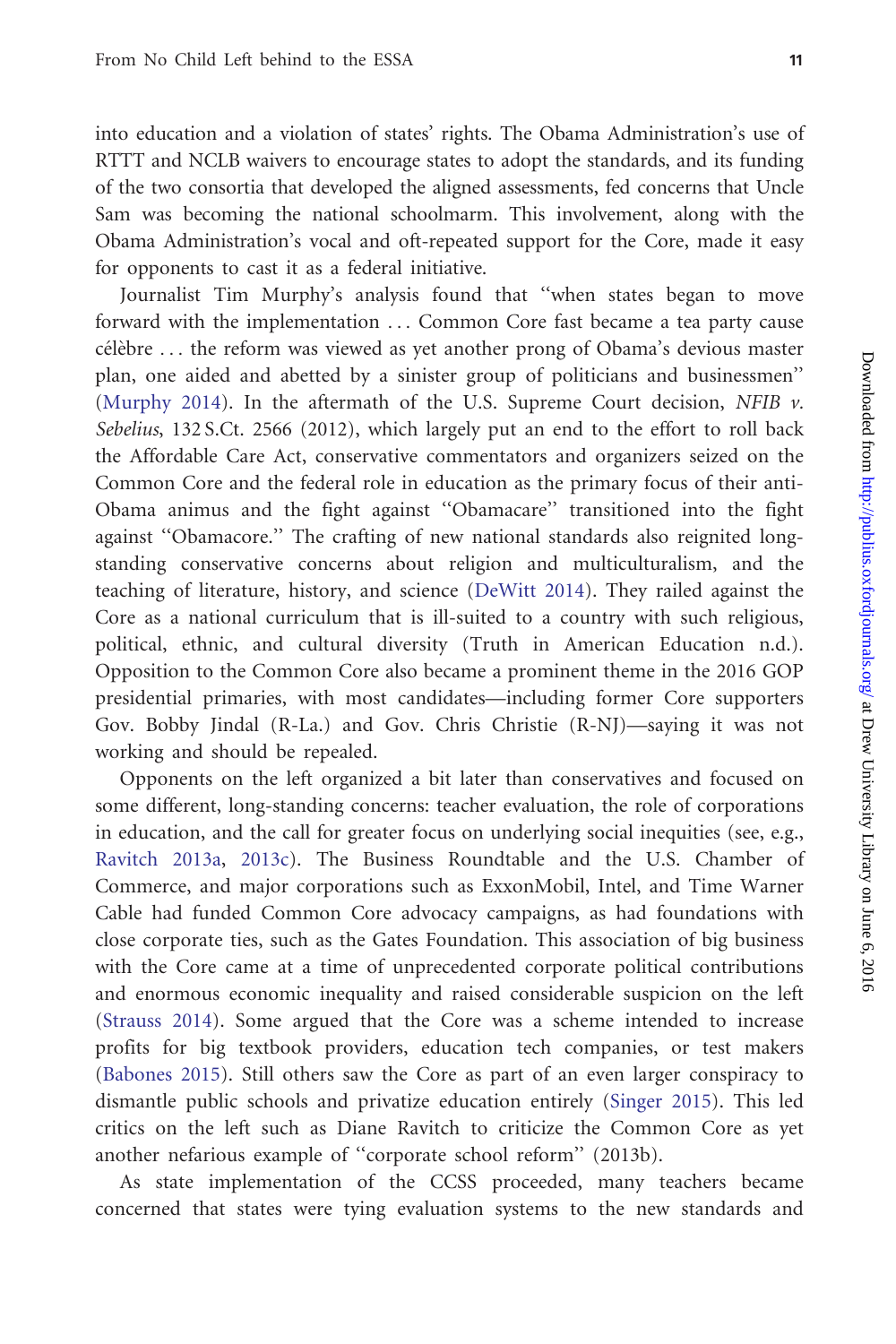assessments before the kinks had been ironed out and feared this would result in arbitrary or unfair personnel decisions. A 2014 Gallup poll found that 76 percent of teachers continued to support the goals of the Common Core, but only 27 percent supported using computerized tests to measure student performance, and only 9 percent supported using those test scores to evaluate teachers ([Lyons 2014\)](#page-20-0). At its 2015 convention, the NEA formally adopted resolutions in support of the testing opt-out movement and in opposition to the use of Common Core aligned tests to evaluate teachers or rate schools ([Sawchuk 2015](#page-22-0)). Finally, many left activists have argued that the Common Core movement misses the mark because it does not address the core underlying social inequities that are at the root of educational performance gaps. Thus, the debate over the Common Core became entangled with long-standing liberal concerns that governments are not doing enough to address poverty, safety, health, and other out-of-school factors affecting student achievement, and that teachers lack sufficient training and resources to meet the needs of disadvantaged students.

In many states, teachers unions and conservative organizations joined grassroots anti-common core groups in calling for legislation to repeal the standards and/or delay the stakes for teachers and students connected to test scores. While the effort to roll back the Common Core at the state level was in many places stymied—or resulted in only symbolic victories as in Indiana and Oklahoma—those very defeats encouraged the opposition to take their fight to the national level. In the wake of the ''rebranding'' of common core in Indiana, for example, the group Hoosiers against Common Core changed its strategy to direct more attention at federal policies and focused on the re-authorization of No Child Left Behind and reducing the power of the U.S. Department of Education over standards and assessments. It is too early to ascertain the role that anti-common core groups played in the passage of ESSA, but clearly opposition to the new standards and assessments helped to fuel growing resentment against federal influence in education.

While many have been quick to declare that ESSA, discussed in more detail below, amounts to a death knell for Common Core, it is important to note that the law itself does not automatically repeal the Core in the states—it just prohibits the federal government from mandating or incentivizing states to adopt/maintain the standards in the future. This means that whether or not individual states that have already adopted the common core (which is the majority) end up dropping the Core will ultimately come down to state level political dynamics. But, as we know from prior studies of policy durability ([Thompson 2012](#page-22-0)), the more time that states are aligned with the Common Core standards, the less likely they will drop them. State governments, school administrators, and teachers have already invested a tremendous amount of time, effort, and money in implementing the Core and realigning their education systems around the new standards and assessments. These represent ''sunk costs'' that cannot be recouped if a state changes direction, and the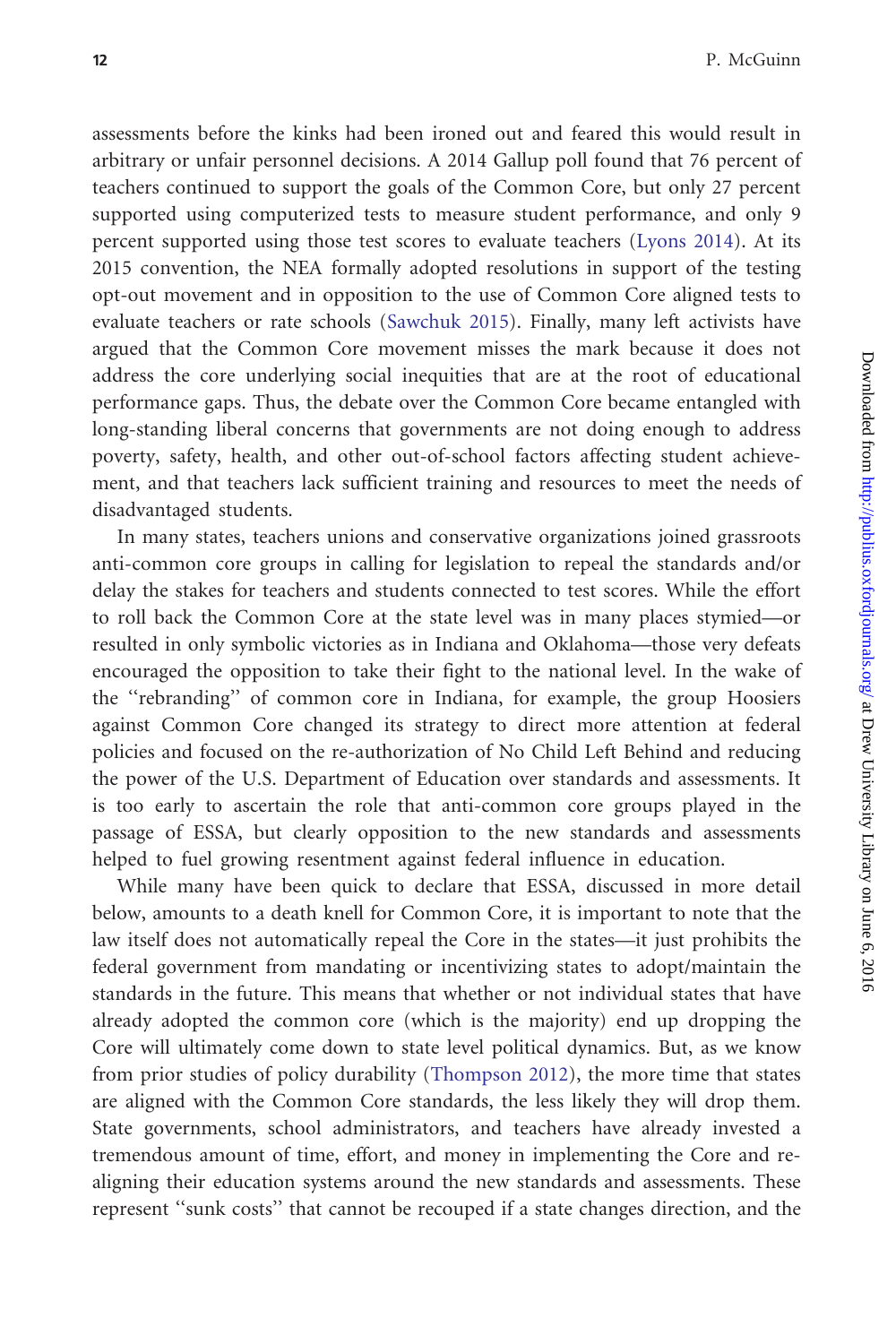replacement of the Core with something truly new would require significant new investment to develop. As a result, states are likely to become increasingly ''path dependent'' with regard to the Core as time goes on ([Hacker, Soss, and Mettler](#page-19-0) [2010;](#page-19-0) [Pierson 2004\)](#page-21-0). These dynamics mean that large numbers of states are unlikely to repeal the Core and that even in those states that do, many (like Indiana and Pennsylvania) are likely to simply rename their standards or adopt a slightly modified version. Despite the extensive media coverage, ad campaigns, social media activity, and legislative repeal efforts, as of spring 2015, forty of the original fortyfive states that adopted the Common Core remained committed to them.

As we have already seen, however, it is more likely that states will pull out of the two major assessment consortium (PARCC and SBAC), which may ultimately constrain the impact that the new standards can have on American education. As of July 2015, about half of the states had withdrawn from the test consortia and states witnessed unprecedented rates of students opting out of tests during the 2014–2015 academic year. Opposition to high-stakes standardized testing mobilized opposition among parents—and particularly influential suburban parents—in a way that concern about standards did not. Nonetheless, while the Common Core ''brand'' has been damaged, surveys show that support for the idea of national standards remains strong among teachers and the general public ([Downey 2014](#page-19-0)). Thus, the brand of the Common Core may fade, even while the concept of standards-based reform persists. In addition, in the past year several steps have been taken to address the other sources of controversy that have been connected to the Common Core. The testing consortia and state leaders have announced plans to reduce the amount of testing students will have to undertake, many states have announced a pause or postponement in the use of test scores in teacher evaluations, and ESSA explicitly bans the federal government from mandating/ incentivizing states to adopt the Common Core. The newly re-designed SAT and ACT college entrance exams have also been aligned with the Core, further insinuating them into the K-16 education system.

### The ESSA

Led by Senator (and former Secretary of Education) Lamar Alexander (R-TN), Congress finally advanced the long overdue congressional reauthorization of NCLB in 2015, achieving bi-partisan passage of the ESSA in December by a vote of 85-12 in the Senate and 359-64 in the House [\(Education Trust 2016](#page-19-0); [Klein 2016\)](#page-20-0). Many observers saw the new law as a reaction against the administration's activism in education—with Rick Hess saying it ''treat[ed] the U.S. Department of Education like a national school board''—and an attempt to ''curb Obama-era overreach'' ([Hess and Eden 2015](#page-19-0)). ESSA goes into effect—and officially replaces NCLB and its associated waivers—for the 2017–2018 academic year. Upon its passage, when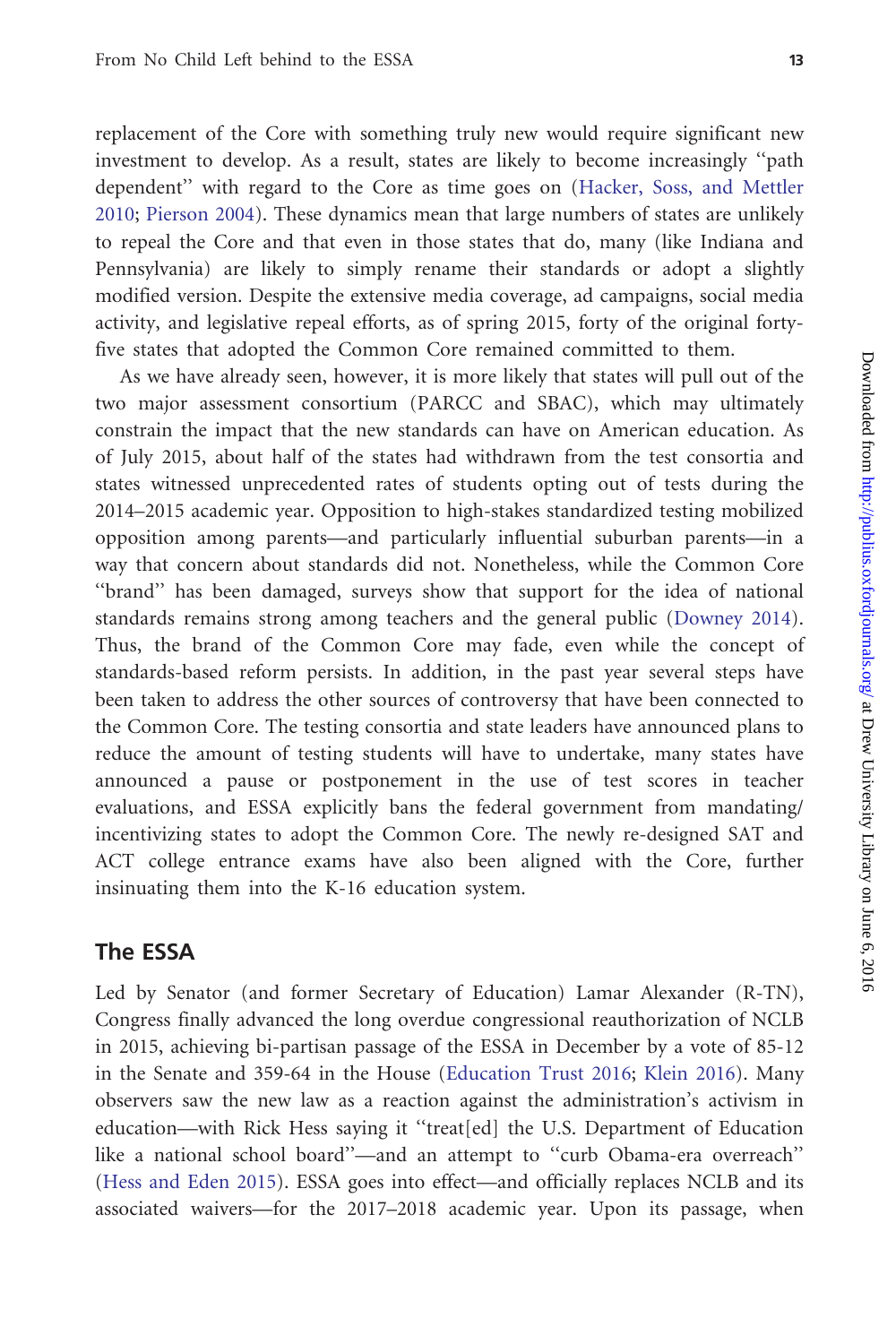asked about the future of the federal role in education Senator Alexander remarked: ''I think it will be very different. Everybody was really fed up with Washington telling 100,000 public schools so much about what to do and it was really creating a backlash on efforts to set higher standards, namely Common Core and teacher evaluation'' (quoted in [Klein 2015b\)](#page-20-0). While much of the media coverage has emphasized that the new law ''ends'' NCLB and dramatically reduces the federal role in education (e.g., [Layton 2015\)](#page-20-0), this has been overstated somewhat. Even as the law clearly does reduce federal authority in some areas, it is important to note the many important parts of NCLB that remain in place and where the federal government will continue to have influence over state education systems.

Most significantly, the law maintains the annual testing and reporting provisions at the heart of NCLB—states will continue to be required to test all students in math and language arts in grades 3–8 and once in high school, and to test them in science at three different points in time. ESSA also maintains the requirement that states publicly report student test score data for schools and disaggregate it for different subgroups of students (special education, English language learners, racial minorities, and students in poverty). The NCLB requirement that at least 95 percent of students participate in the tests remains as well. States are, however, given greater flexibility in selecting the tests they want to use, including the option of having the SAT or ACT substitute for a state assessment in high school. States must also continue to have academic standards that are aligned to those tests; the standards are set by each state itself but they must be ''challenging'' and connected to college readiness. There is strong language in the law prohibiting the U.S. Education Secretary from forcing or encouraging states from adopting any particular set of standards such as the Common Core.

ESSA's most significant change from NCLB is around accountability—both in terms of how states identify struggling schools and what states have to do if and when that process reveals that students in a school are performing poorly. This was the area where NCLB was most prescriptive and most controversial, establishing an ''adequate yearly progress'' system and a specific menu of remedies that states had to choose from to intervene in schools that failed to make ''AYP'' towards 100 percent student proficiency, and were therefore labeled ''in need of improvement'' ([Education Week](#page-19-0) 2011). Under ESSA, states still have to submit accountability plans to the U.S. Department of Education but states are given much more latitude in picking their own academic goals for schools, though there must be an expectation of progress and schools must be rated somehow on their performance in relation to these goals. States have to include at least four indicators in these school ratings. Three of these are supposed to be academic indicators: proficiency on state tests in math and language arts, English-language proficiency, and one other such as student growth in test scores. States must also choose an additional non-academic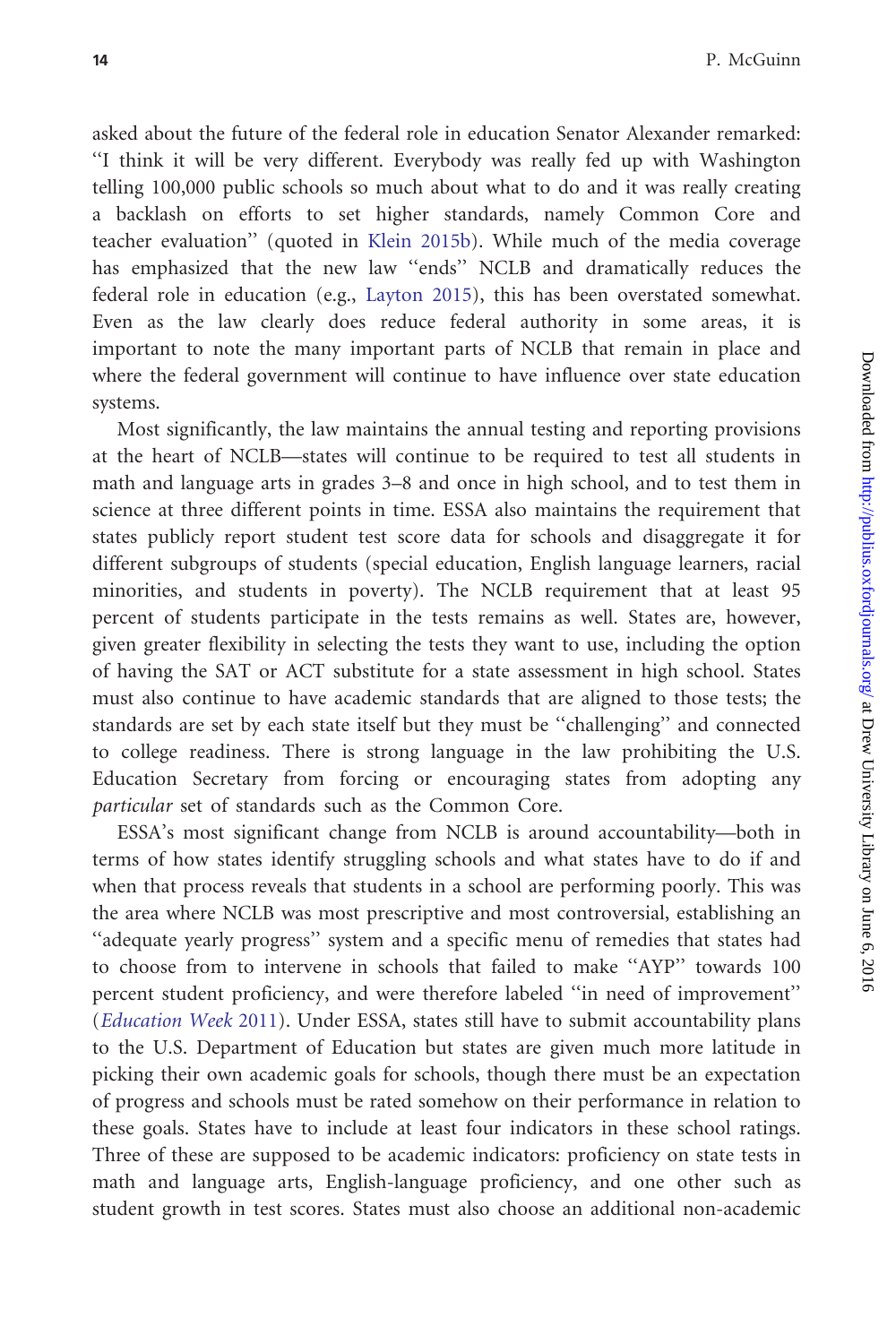indicator of school quality such as a measure of student or teacher engagement, or school climate. Additionally, high school ratings must incorporate graduation rates. States also get to decide how to weight the individual indicators in their accountability systems though the law stipulates that academic factors have to count ''much'' more collectively than the others.

Under ESSA states are also required to identify and intervene in underperforming schools (though fewer than under NCLB) and they have been given more flexibility in deciding how they want to intervene. The law establishes three categories of schools that must receive state intervention and support. The first is ''Comprehensive Support and Improvement Schools'' which includes the state's lowest performing 5 percent of schools and high schools that have a graduation rate of less than 67 percent. States must identify these schools at least once even three years and require districts to submit an improvement plan for state approval. The state must define "exit criteria" for these schools and intervene if they have not met them within four years. While this is the most prescriptive section of ESSA on accountability (and the most NCLB-like), states and districts nonetheless retain considerable discretion about how to do this work.

The second and third categories of schools are ''Targeted Support and Improvement Schools,'' where one or more groups of students are consistently underperforming, and ''Additional Targeted Support and Improvement Schools,'' which have one or more groups of students whose performance would place them in the bottom 5 percent of Title I schools. Schools in these two categories must develop improvement plans, which have to be approved by their district. If schools fail to improve within a district-determined number of years, the district has to require additional action. For schools in the latter category, the plans also have to address resource inequities and states must set exit criteria for these schools, which if they fail to meet in a state defined period of time, become Comprehensive Support and Improvement Schools.

The key takeaway here—and the big shift from NCLB—is that federal compliance monitoring of state accountability and school improvement efforts will be considerably reduced. ESSA also explicitly prohibits the attaching of conditions to federal education waivers, thus denying future education secretaries the tool that Duncan used to such effect. A federal focus on compliance auditing for civil rights violations, waste, fraud and abuse will continue but beyond this, the feds will have to rely on guidance more than enforcement to steer state accountability and school improvement policies and states are not required to intervene in 95 percent of their schools. Predictably, the reduced role of the federal government outlined in ESSA has been met with both praise and alarm, with some hope that increased state flexibility will return schools to local control and unleash innovation, while others warn that states are likely to respond by devoting less effort and resources toward improving schools, and particularly those that serve disadvantaged students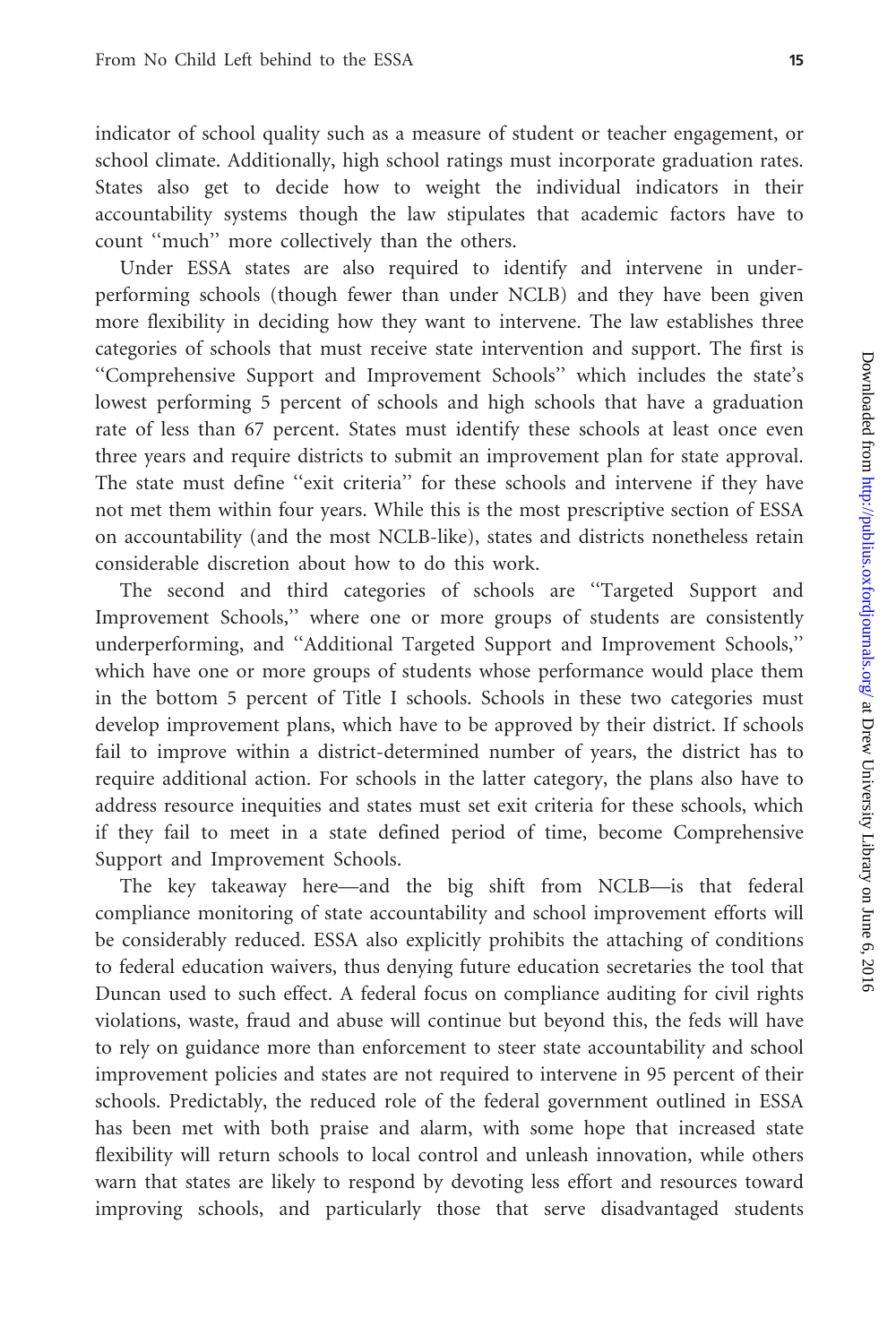[\(Aldeman 2015\)](#page-17-0). Thus while many of NCLB's key components remain in place and a significant role for the national government in K-12 education policy will continue, it is possible that we may well have witnessed the apogee of federal power in education.

Other aspects of the Obama Administration's education policy deserve to be mentioned, even though space limitations prevent a full exploration. One development was the increased use of the Education Department's Office of Civil Rights (and the nonregulatory guidance process) to encourage policy changes in states and districts related to school discipline, resource allocation, and the distribution of high-quality teachers ([Simon 2014](#page-22-0); [Zehr 2010\)](#page-23-0). Another notable development is the administration's efforts to push colleges and universities to focus more on access and affordability and to become more transparent about costs and student outcomes [\(Loss and McGuinn 2016](#page-20-0)). Obama put the higher education sector ''on notice'' and asked Congress to amend the Higher Education Act ''so that affordability and value are included in determining which colleges receive certain types of federal aid'' [\(Obama 2013](#page-21-0)). The President pushed the U.S. Department of Education to create a federal rating system (''scorecards'') similar to the report cards already required of elementary and secondary schools [\(U.S.](#page-23-0) [Department of Education 2013;](#page-23-0) [Zhou 2015](#page-23-0)). He also announced a plan for ''free community college'' for high school graduates that emerged as a major domestic issue in the 2016 presidential election. One analysis concluded that ''the Obama administration's deeper conceptual higher education legacy lays in extending the policy paradigm beyond student aid and college access to college student outcomes'' [\(Dannenberg and Barry 2015](#page-18-0)).

# Conclusion

In their 2007 assessment of the education legacy of the Bush administration in Publius, Wong and Sunderman made four predictions about policy development that would emerge in the future. They thought that the idea of having national standards and examinations would gain political support, that market approaches such as charter schools would continue to expand, and that ''federal mandates will have to contend with implementation realities.'' With these three predictions, Wong and Sunderman proved prescient, as the Obama Administration used Race to the Top and NCLB waivers to successfully push states to adopt Common Core and aligned assessments, new teacher evaluation and school turnaround policies, and expand charter schools even as it gave them flexibility away from some of the reforms mandated by NCLB.

Wong and Sunderman also predicted, however, that ''the future will more closely resemble the past, where there is greater federal deference to state and local priorities'' ([Wong and Sunderman 2007:](#page-23-0) 347). In this prediction, they were less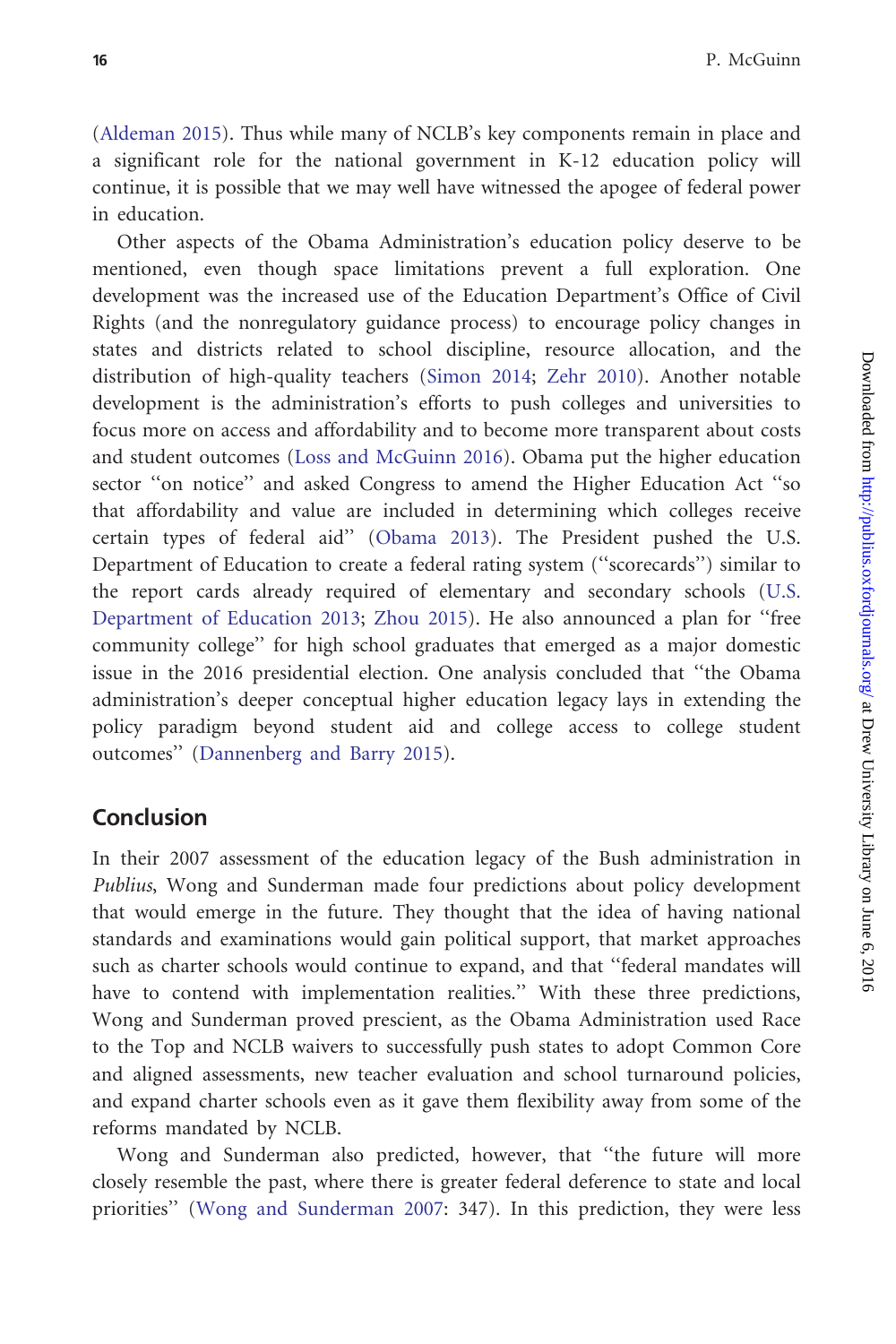wrong than premature. Few observers would describe the Obama Administration's bold education agenda between 2008 and 2015 as embodying ''greater federal deference to state and local priorities,'' and indeed it is likely to be remembered as one of the most impactful and controversial presidencies for education. And yet it was this very federal activism and lack of deference to state and local priorities during Obama's two terms that now appears likely to bring about devolution in education. Rick Hess offered this scathing assessment of the Obama legacy: ''Barack Obama came to office at a time of broad bipartisan support for education reform. And he managed to simultaneously exploit and fracture this goodwill. His aggressive approach politicized nearly all that it touched, leaving in its wake unnecessarily divisive national debates over issues like Common Core ... Although some of Obama's education moves have been inopportune, his agenda has also included a number of notions with real promise. But his administration's excessive faith in federal regulation, lack of time for the niceties of federalism, and contempt for critics helped undermine these ideas and support for reform more broadly'' ([Hess 2015a\)](#page-19-0).

Political scientists [Paul Peterson, Kenneth Wong, and Barry Rabe \(1986\)](#page-21-0) observed thirty years ago that federal education policy tends to go through cycles of overreach and consolidation. The Obama Administration embraced an expansive view of the federal role in education and one which built on the test-based accountability framework put into place by NCLB, even as it sought to push in some new directions ([McDonnell 2010](#page-20-0)). Education reform is likely to be viewed, along with health care, as one of the most significant domestic policy legacies of the Obama Administration. While the Affordable Care Act was drafted by Congress and enacted through the ''normal'' legislative process, the Obama Administration opted to push its education agenda through unilateral executive branch action. The long-term impact of these actions on the separation of powers and federalism remains uncertain but may ultimately prove to be significant.

Through the use of competitive grant programs such as Race to the Top (RTTT), Investing in Innovation (I3), and School Improvement Grants (SIG), and the NCLB waiver process, the administration was able to change the national conversation around education, move the Democratic Party to embrace reform, and push states to enact important policy changes, particularly around charter schools, common core standards and assessments, teacher evaluation processes and school turnarounds. The administration's aggressive push on school reform, however, eventually led to a political backlash against those same reforms and against federal involvement in education more generally, which resulted in an ESEA reauthorization (the ESSA) that rolls back the federal role in K-12 schooling in some important ways. There is, to be sure, some debate about the extent to which ESSA undoes important elements of the Obama education agenda or in fact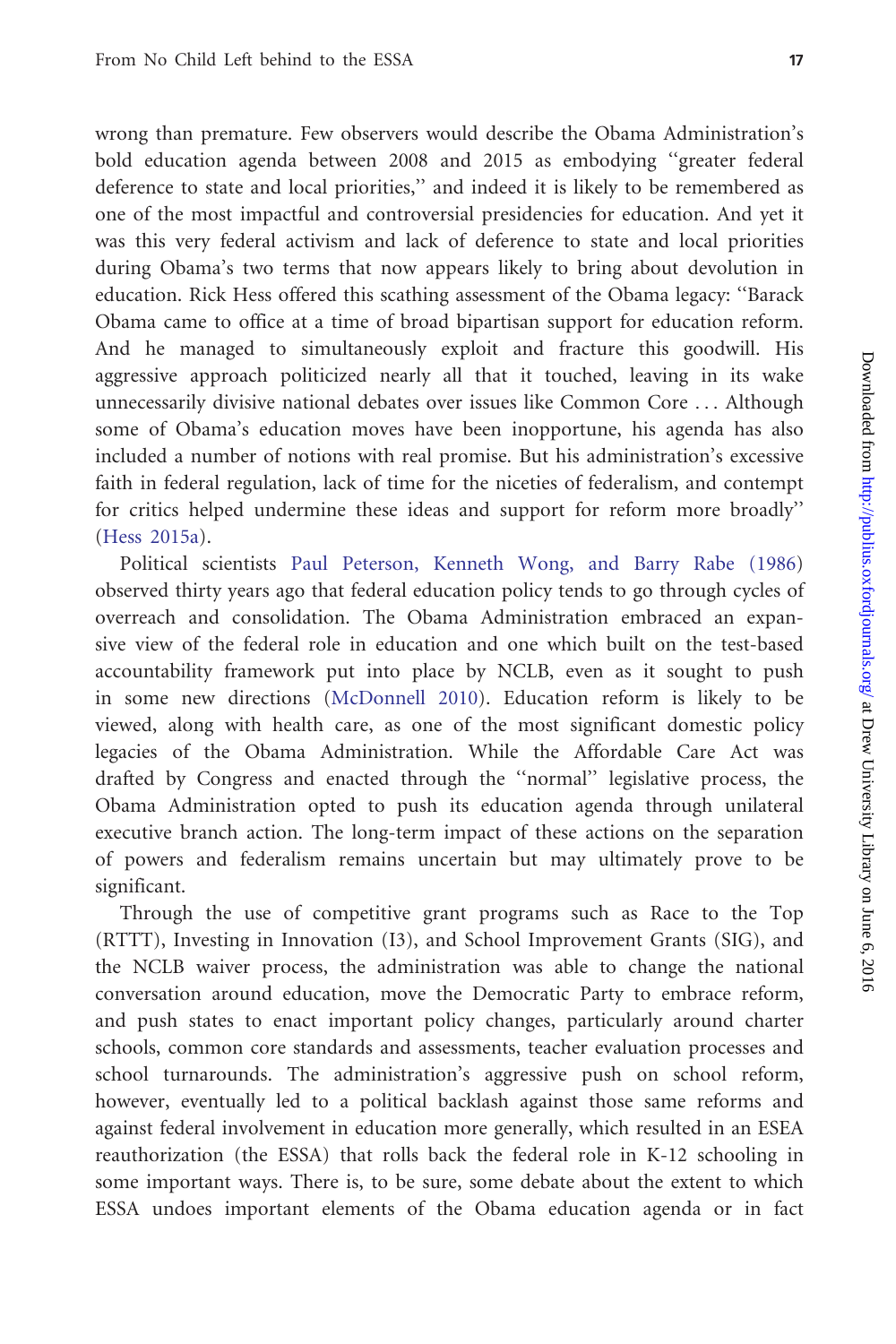<span id="page-17-0"></span>codifies them into law ([Weiss 2015](#page-23-0)). Nevertheless, the legacy of the Obama Administration in education is bifurcated: on the one hand, federal activism effectively advanced the standards-based accountability movement in states, but it also mobilized opposition against ''federal overreach'' which helped to enact a law (ESSA) that will constrain the power of the national government in K-12 schooling in the future [\(Ujifusa 2015](#page-23-0)).

However, ESSA for the most part is not likely to result in a return of education policymaking authority to the local level, but rather to the state level. A 2015 report from the Council of Chief State School Officers, for example, proclaimed that ''Regardless of this uncertainty at the federal level, state education leaders remain firmly committed to state accountability systems that support educators, parents, and students by providing useful information that leads to improved outcomes for all students'' (CCSSO 2015). While states have historically been relatively minor players in school reform, one of the enduring legacies of the Obama presidency may well be the invigoration and expansion of the state role in education (Anagnostopolous 2013). Going forward states will now have considerably more latitude to determine their own education agendas, though also less political cover from federal mandates. What remains to be seen is if states have developed (or can develop) sufficient political will and administrative capacity to maintain the momentum that has built up behind education reform over the past two decades [\(Camera 2015\)](#page-18-0). Precisely how states will utilize this newfound authority is unknown, but one thing is certain: flexibility from federal mandates will result in widely divergent state levels of commitment to school reform, a wide range of policy approaches, and widely varying levels of effectiveness in improving school outcomes across the fifty states [\(Weiss and McGuinn 2016](#page-23-0)). That is American federalism at work, for better or worse.

### References

- Affledt, John. 2011. Will Arne Duncan be the bold education reformer Obama needs? Huffington Post, May 25: [http://www.huffingtonpost.com/john-affeldt/will-arne-duncan](http://www.huffingtonpost.com/john-affeldt/will-arne-duncan-be-the-b_b_153029.html)[be-the-b\\_b\\_153029.html](http://www.huffingtonpost.com/john-affeldt/will-arne-duncan-be-the-b_b_153029.html)
- Aldeman, Chad. 2015. New K-12 Education law leaves schools behind. Washington Post, December 11.
- Anagnostopoulos, Dorothea, Stacey Rutledge, and Valentina Bali. 2013. State education agencies, information systems, and the expansion of state power in the era of test-based accountability. Educational Policy 27 (2): 217–47.
- Ayers, Jeremy, and Isabelle Owen. 2012. No Child Left Behind Waivers: Promising Ideas from Second Round Applications. Center for American Progress. July. [https://www.](https://www.americanprogress.org/wp-content/uploads/issues/2012/07/pdf/nochildwaivers.pdf) [americanprogress.org/wp-content/uploads/issues/2012/07/pdf/nochildwaivers.pdf](https://www.americanprogress.org/wp-content/uploads/issues/2012/07/pdf/nochildwaivers.pdf)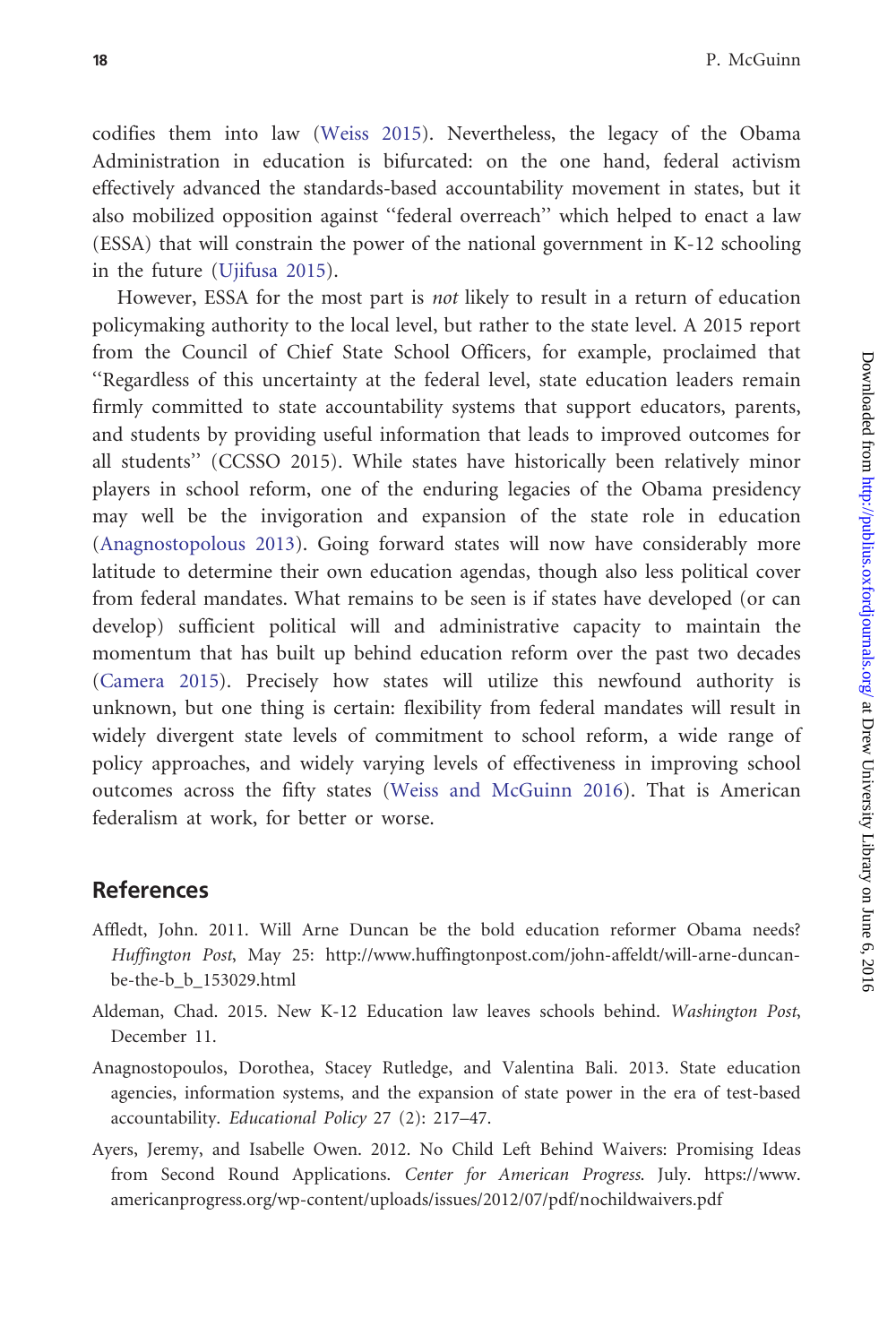- <span id="page-18-0"></span>Babones, Salvatore. 2015. Education ''reform's'' Big Lie: The Real Reason the Right has Declared War on our Public Schools. Salon, May 9. [http://www.salon.com/2015/05/09/](http://www.salon.com/2015/05/09/education_reforms_big_lie_the_real_reason_the_right_has_declared_war_on_our_public_schools/) [education\\_reforms\\_big\\_lie\\_the\\_real\\_reason\\_the\\_right\\_has\\_declared\\_war\\_on\\_our\\_public\\_](http://www.salon.com/2015/05/09/education_reforms_big_lie_the_real_reason_the_right_has_declared_war_on_our_public_schools/) [schools/](http://www.salon.com/2015/05/09/education_reforms_big_lie_the_real_reason_the_right_has_declared_war_on_our_public_schools/)
- Brown, Cynthia, Frederick Hess, Daniel Lautzenheiser, and Isabel Owen. 2011. State Education Agencies as Agents of Change. Center for American Progress. July. [http://www.](http://www.aei.org/papers/education/state-education-agencies-as-agents-of-change-paper/) [aei.org/papers/education/state-education-agencies-as-agents-of-change-paper/](http://www.aei.org/papers/education/state-education-agencies-as-agents-of-change-paper/)
- Camera, Lauren. 2015. States Eager to Shirk Obama Era Education Policies. U.S. News and World Report, December 18. [http://www.usnews.com/news/articles/2015-12-18/states](http://www.usnews.com/news/articles/2015-12-18/states-eager-for-flexibility-in-new-education-law)[eager-for-flexibility-in-new-education-law](http://www.usnews.com/news/articles/2015-12-18/states-eager-for-flexibility-in-new-education-law)
- Cavanagh, Sean. 2010. NJ Clings to Agenda despite Race to Top Loss. Education Week, September 7.
- Center on Education Policy. 2011. More to Do, But Less Capacity to Do It: States' Progress in Implementing the Recovery Act Education Reforms. February 17. [http://cep-dc.org/](http://cep-dc.org/cfcontent_file.cfm?Attachment=KoberRentner%5FFullReport%5FMoreToDoButLessCapacityToDoIt%5F021711%2Epdf) [cfcontent\\_file.cfm?Attachment](http://cep-dc.org/cfcontent_file.cfm?Attachment=KoberRentner%5FFullReport%5FMoreToDoButLessCapacityToDoIt%5F021711%2Epdf)¼[KoberRentner%5FFullReport%5FMoreToDoButLessCapa](http://cep-dc.org/cfcontent_file.cfm?Attachment=KoberRentner%5FFullReport%5FMoreToDoButLessCapacityToDoIt%5F021711%2Epdf) [cityToDoIt%5F021711%2Epdf](http://cep-dc.org/cfcontent_file.cfm?Attachment=KoberRentner%5FFullReport%5FMoreToDoButLessCapacityToDoIt%5F021711%2Epdf)
	- ———. 2012a. After the Stimulus Money Ends: The Status of State K-12 Education Funding and Reforms. February 7. [http://cep-dc.org/displayDocument.cfm?Document](http://cep-dc.org/displayDocument.cfm?DocumentID=395)  $ID = 395$  $ID = 395$  $ID = 395$
- ———. 2012b. State Education Agency Funding and Staffing in the Education reform Era. February 7. [http://cep-dc.org/displayDocument.cfm?DocumentID](http://cep-dc.org/displayDocument.cfm?DocumentID=396)=[396](http://cep-dc.org/displayDocument.cfm?DocumentID=396)
- Colvin, Richard. 2009. Straddling the democratic divide. Education Next 9 (2): 10–17.
- Colvin, Richard Lee and Suzanne Kubach. 2010. The Race to Reform: How Education Reform Advocates Are Leveraging Race to the Top. Policy Innovators in Education White Paper, April. [www.pie-network.org/c/document\\_library/get\\_file?uuid](http://www.pie-network.org/c/document_library/get_file?uuid=92033314-337c-434e-80c6-a137ead3f57d&groupId=10457)=[92033314-337c-](http://www.pie-network.org/c/document_library/get_file?uuid=92033314-337c-434e-80c6-a137ead3f57d&groupId=10457)[434e-80c6-a137ead3f57d&groupId](http://www.pie-network.org/c/document_library/get_file?uuid=92033314-337c-434e-80c6-a137ead3f57d&groupId=10457)=[10457](http://www.pie-network.org/c/document_library/get_file?uuid=92033314-337c-434e-80c6-a137ead3f57d&groupId=10457).
- Conlan, Timothy and Paul Posner. 2010. Inflection point? Federalism and the Obama Administration. Publius: The Journal of Federalism 41 (3): 421–46.
- Council of Chief State School Officers. 2015. States' Continued Commitment to Next-Generation Accountability Systems.
- Dannenberg, Michael, and Mary Nguyen Barry. 2015. Resources and Reform: The Obama Administration's Higher Education Legacy and the 45<sup>th</sup> President's Challenge. Education Reform Now, July. [https://edreformnow.org/policy-briefs/resources-and-reform-obama](https://edreformnow.org/policy-briefs/resources-and-reform-obama-higher-ed-legacy)[higher-ed-legacy/](https://edreformnow.org/policy-briefs/resources-and-reform-obama-higher-ed-legacy)
- Darling-Hammond, Linda. 2010. Restoring Our Schools. The Nation, May 27.
- Dee, Thomas S. and Brian A. Jacob. 2010. The impact of no child left behind on students, teachers, and schools. Brookings Papers on Economic Activity Fall: 149–207.
- DeWitt, Peter. 2014. The Curriculum Wars: What Should All Children Learn? Education Week, December 4. [http://blogs.edweek.org/edweek/finding\\_common\\_ground/2014/12/](http://blogs.edweek.org/edweek/finding_common_ground/2014/12/the_curriculum_wars_what_should_all_children_learn.html) [the\\_curriculum\\_wars\\_what\\_should\\_all\\_children\\_learn.html](http://blogs.edweek.org/edweek/finding_common_ground/2014/12/the_curriculum_wars_what_should_all_children_learn.html)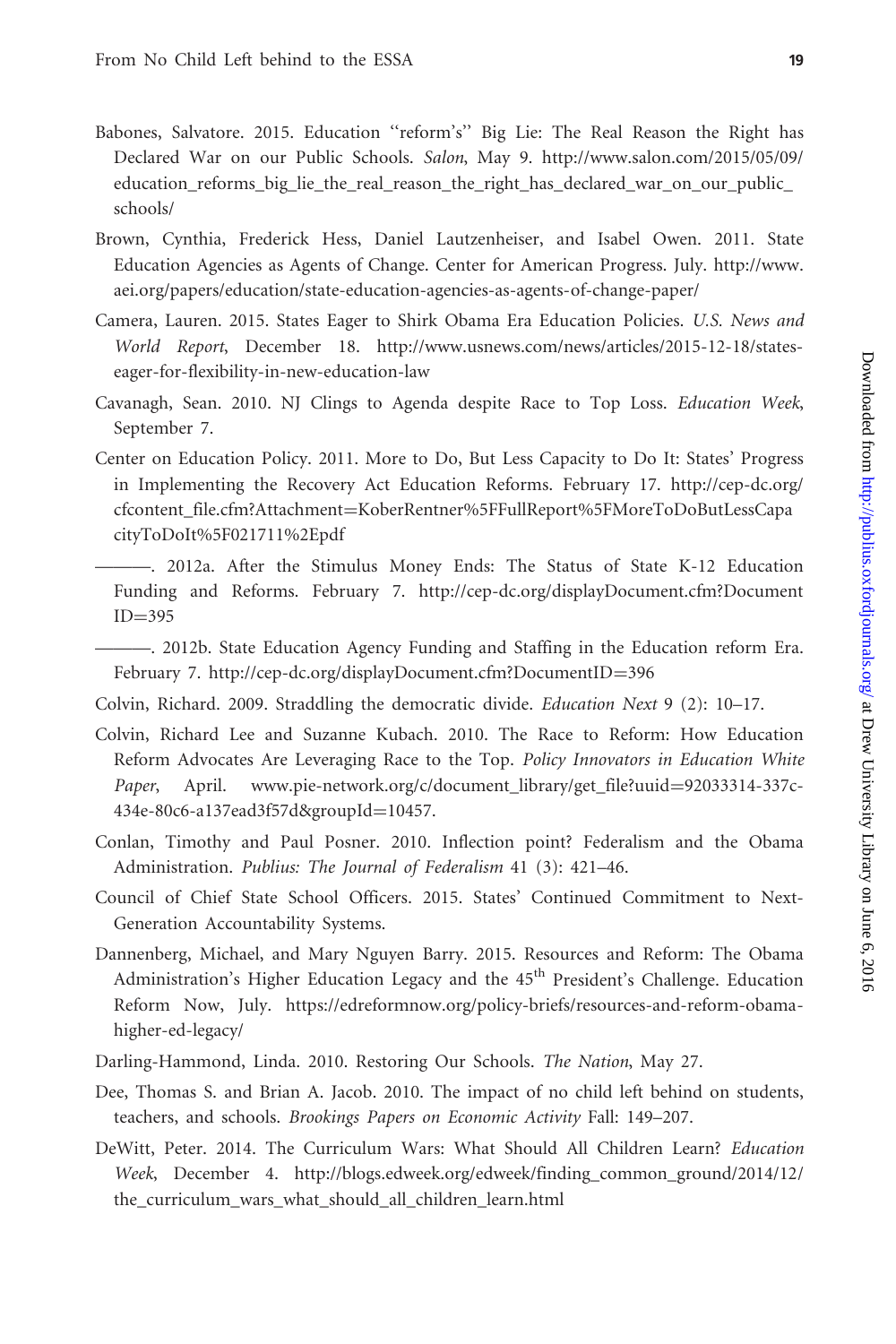- <span id="page-19-0"></span>Downey, Maureen. 2014. Most Americans Support National Standards Unless they're Called Common Core. Time for Rebranding? Atlanta Journal-Constitution, August 19. [http://](http://www.ajc.com/weblogs/get-schooled/2014/aug/19/most-american-support-national-standards-fewer-do-/) [www.ajc.com/weblogs/get-schooled/2014/aug/19/most-american-support-national-standar](http://www.ajc.com/weblogs/get-schooled/2014/aug/19/most-american-support-national-standards-fewer-do-/) [ds-fewer-do-/](http://www.ajc.com/weblogs/get-schooled/2014/aug/19/most-american-support-national-standards-fewer-do-/)
- Education Trust. 2016. The Every Student Succeeds Act. Education Week. 2009. An Interview with Arne Duncan. December 2. [http://www.edweek.org/ew/articles/2009/12/02/](http://www.edweek.org/ew/articles/2009/12/02/14duncan-transcript.h29.html) [14duncan-transcript.h29.html](http://www.edweek.org/ew/articles/2009/12/02/14duncan-transcript.h29.html)
- Education Week. 2011. Adequate Yearly Progress. July 18. [http://www.edweek.org/ew/issues/](http://www.edweek.org/ew/issues/adequate-yearly-progress/) [adequate-yearly-progress/](http://www.edweek.org/ew/issues/adequate-yearly-progress/)
- Forgione, Pascal D., Jr. 2014. Coming Together to Raise Achievement: New Assessments for the Common Core State Standards. Educational Testing Service. [https://www.ets.org/s/k12/](https://www.ets.org/s/k12/pdf/coming_together_to_raise_achievement.pdf) [pdf/coming\\_together\\_to\\_raise\\_achievement.pdf](https://www.ets.org/s/k12/pdf/coming_together_to_raise_achievement.pdf)
- Fusarelli, Bonnie and Bruce Cooper, eds. 2009. The rising state: How state power is transforming our nation's schools. New York: SUNY Press.
- Glazerman, Steven, Michelle Croft, Dan Goldhaber, Susanna Loeb, Stephen Raudenbush, Douglas Staiger and Grover J. ''Russ'' Whitehurst. 2011. Passing Muster: Evaluating Teacher Evaluation Systems. Brookings Institution, April 26. [http://www.brookings.edu/](http://www.brookings.edu/research/reports/2011/04/26-evaluating-teachers) [research/reports/2011/04/26-evaluating-teachers](http://www.brookings.edu/research/reports/2011/04/26-evaluating-teachers).
- Goldstein, Dana. 2009. The Education Wars. The American Prospect, March 23.
- Gordon, Robert, Thomas Kane, and Douglas Staiger. 2006. Identifying effective teachers using performance on the job. Washington, DC: Brookings Institution. [http://www.brookings.](http://www.brookings.edu/research/papers/2006/04/education-gordon) [edu/research/papers/2006/04/education-gordon](http://www.brookings.edu/research/papers/2006/04/education-gordon)
- Government Accountability Office. 2011. Race to the Top: Reform Efforts Are Under Way and Information Sharing Could Be Improved. June. [http://www.gao.gov/new.items/](http://www.gao.gov/new.items/d11658.pdf) [d11658.pdf](http://www.gao.gov/new.items/d11658.pdf)
- ———. 2015. Race to the Top: Education Could Better Support Grantees and Help Them Address Capacity Challenges. GAO-15-295. April 13.
- Hacker, Jacob S, Joe Soss, and Suzanne Mettler, eds. 2010. Remaking America: democracy and public policy in an age of inequality. New York: Russell Sage Foundation.
- Hartney, Michael and Patrick Flavin. 2011. From the schoolhouse to the statehouse: teacher union political activism and U.S. state education reform policy. State Politics  $\phi$  Policy Quarterly 11 (3): 251–68.
- Henig, Jeffrey. 2009. Mayors, Governors, and Presidents: the new education executives and the end of education exceptionalism. Peabody Journal of Education 84 (3): 283–99.
- Hess, Frederick. 2015a. The real Obama education legacy. National Affairs (25): 3–19.
- Hess, Rick. 2015b. Lofty promises but little change for America's schools. Education Next 15 (4): 50–56.
- Hess, Rick, and Max Eden. 2015. A New Bipartisan Education Bill Curbs Obama-Era Overreach. National Review, November 18. [http://www.nationalreview.com/article/427238/](http://www.nationalreview.com/article/427238/new-bipartisan-education-bill-reins-obama-era-overreach-frederick-m-hess-max-eden) [new-bipartisan-education-bill-reins-obama-era-overreach-frederick-m-hess-max-eden](http://www.nationalreview.com/article/427238/new-bipartisan-education-bill-reins-obama-era-overreach-frederick-m-hess-max-eden)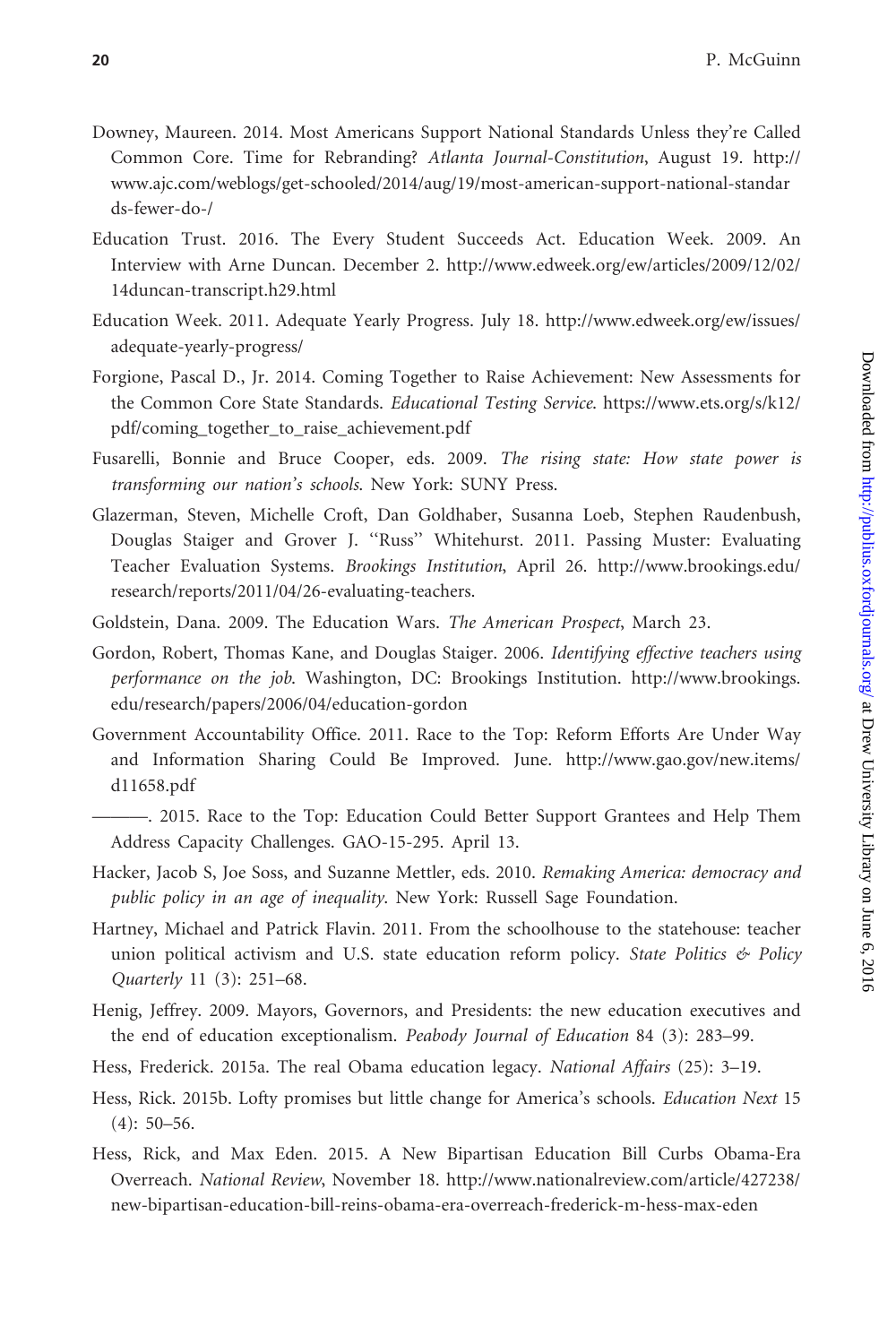- <span id="page-20-0"></span>Howell, William. 2015. Results of President Obama's race to the top. Education Next 15 (4): 58–66.
- Jochim, Ashley, and Patrick Murphy. 2013. The Capacity Challenge: What it Takes for State Education Agencies to Support School Improvement. Center on Reinventing Public Education, December. [http://crpe.org/publications/capacity-challenge-what-it-takes-state](http://crpe.org/publications/capacity-challenge-what-it-takes-state-education-agencies-support-school-improvement)[education-agencies-support-school-improvement](http://crpe.org/publications/capacity-challenge-what-it-takes-state-education-agencies-support-school-improvement)
- Klein, Alyson. 2010. District-State Tension an Issue in Race to the Top. Politics K-12. Education Week, January 5.
	- ———. 2015a. States Pitch Changes as They Seek NCLB Waiver Renewals. Education Week, April 14.
	- ———. 2015b. Alexander: Federal Role on K-12 Will Be 'Very Different' Under ESSA. Education Week, December 17.
	- -. 2016. The Every Student Succeeds Act: An ESSA Overview. Education Week, March 31. [http://www.edweek.org/ew/issues/every-student-succeeds-act/index.html?cmp](http://www.edweek.org/ew/issues/every-student-succeeds-act/index.html?cmp=eml-enl-eu-news1)=[eml-enl](http://www.edweek.org/ew/issues/every-student-succeeds-act/index.html?cmp=eml-enl-eu-news1)[eu-news1](http://www.edweek.org/ew/issues/every-student-succeeds-act/index.html?cmp=eml-enl-eu-news1)
- Layton, Lyndsay. 2015. Obama Signs New K-12 Education Law that Ends No Child Left Behind. Washington Post, December 10.
- Learning Point Associates. 2010. Emerging Trends Reflected in State Phase I Race to the Top Applications. June. [http://www.learningpt.org/pdfs/RTTTT\\_State\\_Legislation.pdf](http://www.learningpt.org/pdfs/RTTTT_State_Legislation.pdf)
- Loss, Christopher, and Patrick McGuinn. 2016. The convergence of K-12 and higher education: policies and programs in a changing era. Cambridge, MA: Harvard Education Press.
- Lyons, Linda. 2014. Teachers Favor Common Core Standards, Not the Testing. Gallup Organization, October 29. [http://www.gallup.com/poll/178997/teachers-favor-common](http://www.gallup.com/poll/178997/teachers-favor-common-core-standards-not-testing.aspx)[core-standards-not-testing.aspx](http://www.gallup.com/poll/178997/teachers-favor-common-core-standards-not-testing.aspx)
- Malen, Betty. 2003. Tightening the grip? The impact of state activism on local school systems. Educational Policy 17 (2): 195–216.
- Mann, Elizabeth. 2015. The Long Term Impact of NCLB Waiver on ESEA Renewal. Brookings Brown Center Chalkboard, December 20. [http://www.brookings.edu/blogs/](http://www.brookings.edu/blogs/brown-center-chalkboard/posts/2015/12/10-no-child-left-behind-nclb-waivers-esea-renewal-mann) [brown-center-chalkboard/posts/2015/12/10-no-child-left-behind-nclb-waivers-esea-rene](http://www.brookings.edu/blogs/brown-center-chalkboard/posts/2015/12/10-no-child-left-behind-nclb-waivers-esea-renewal-mann) [wal-mann](http://www.brookings.edu/blogs/brown-center-chalkboard/posts/2015/12/10-no-child-left-behind-nclb-waivers-esea-renewal-mann).
- Manna, Paul. 2010. Collision course: Federal education policy meets state and local realities. Washington, DC: CQ Press.
- Manna, Paul, and Patrick McGuinn, ed. 2013. Education governance for the twenty-first century: overcoming the structural barriers to school reform. Washington, D.C.: Brookings Institution Press.
- Mathis, William. 2011. No Child Left Behind on Steroids. Washington Post, August 25. [https://www.washingtonpost.com/blogs/answer-sheet/post/no-child-left-behind-on-steroi](https://www.washingtonpost.com/blogs/answer-sheet/post/no-child-left-behind-on-steroids/2011/08/25/gIQA92bzdJ_blog.html) [ds/2011/08/25/gIQA92bzdJ\\_blog.html](https://www.washingtonpost.com/blogs/answer-sheet/post/no-child-left-behind-on-steroids/2011/08/25/gIQA92bzdJ_blog.html)
- McDonnell, Lorraine M. 2010. Surprising momentum: Spurring education reform in states and localities. New York: Russell Sage Foundation.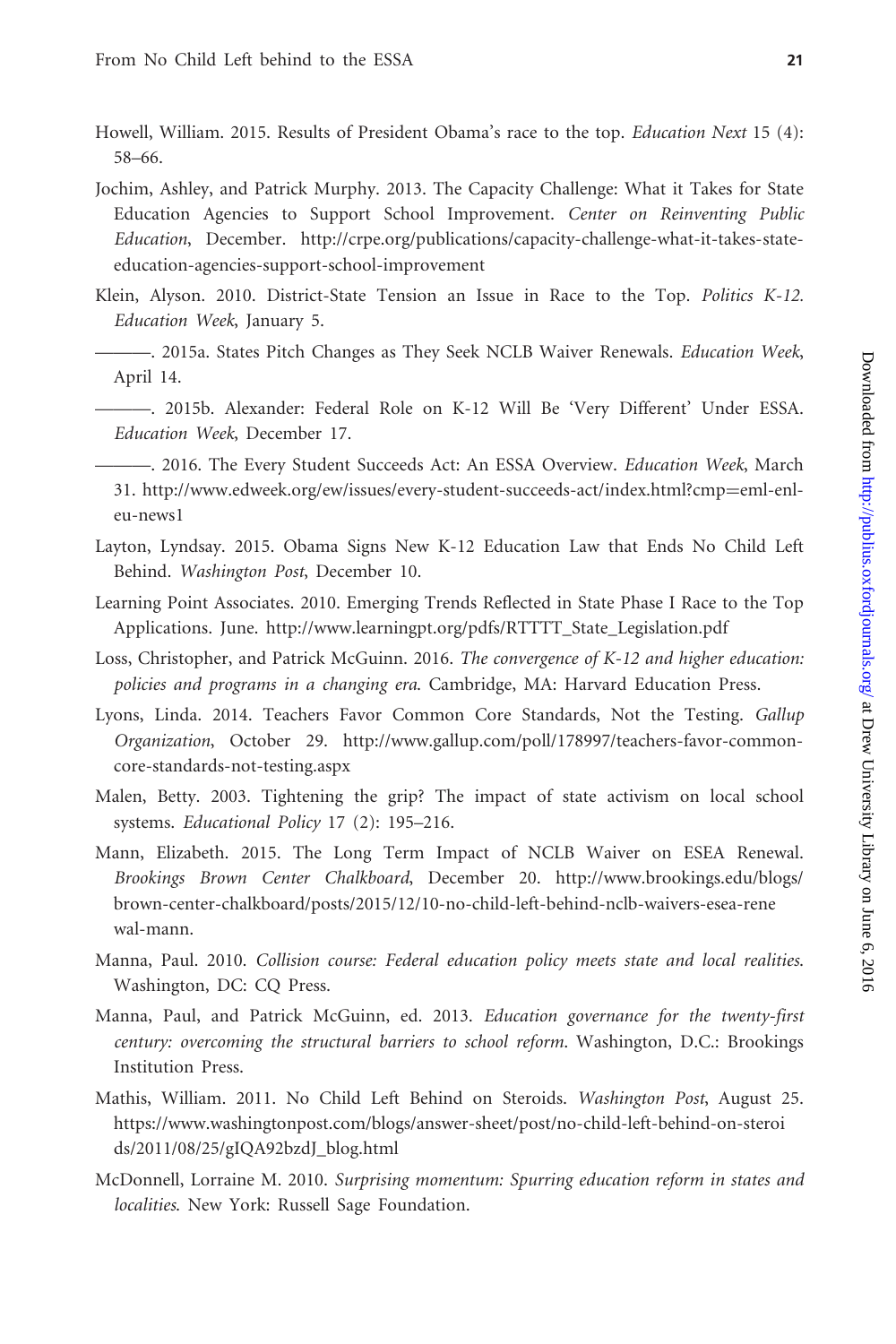- <span id="page-21-0"></span>McDonnell, Lorraine M., and M. Stephen Weatherford. 2013. Evidence use and the common core state standards movement: from problem definition to policy adoption. American Journal of Education 120 (1): 1–25.
- McGuinn, Patrick. 2006. No child left behind and the transformation of federal education Policy, 1965-2005. Lawrence, KS: University Press of Kansas.

- 2010. Ringing the Bell for K-12 Teacher Tenure Reform. Washington, DC: Center for American Progress, February. [www.americanprogress.org/issues/2010/02/teacher\\_](http://www.americanprogress.org/issues/2010/02/teacher_tenure_reform.html) [tenure\\_reform.html](http://www.americanprogress.org/issues/2010/02/teacher_tenure_reform.html) (accessed November 19, 2010).

———. 2012a. Stimulating reform: race to the top, competitive grants and the Obama education agenda. Educational Policy 26 (1): 136–59.

———. 2012b. The State of Evaluation Reform: State Education Agency Capacity and the Implementation of New Teacher Evaluation Systems. Center for American Progress, November.

———. 2015. Evaluating Progress: State Education Agencies and the Implementation of New Teacher Evaluation Systems. Consortium for Policy Research in Education, September. McNeil, Michele. 2009. Racing for an Early Edge. Education Week, July 9.

-. 2011. More Race to the Top Winner Push Back Promises. Politics K-12 blog. Education Week, July 13.

Mead, Sara. 2010. RTTT and the Problem of Trying to Do Too Many Things at Once. Sara Mead's Policy Notebook. Education Week, August 30.

———. 2012. Recent State Action on Teacher Evaluation. Bellwether Education. [http://](http://bellwethereducation.org/recent-state-action-on-teacher-effectiveness) [bellwethereducation.org/recent-state-action-on-teacher-effectiveness/](http://bellwethereducation.org/recent-state-action-on-teacher-effectiveness)

- Mintrop, Heinrich and Gail Sunderman. 2009. Predictable failure of federal sanctions–driven accountability of school improvement—and why we may retain it anyway. Educational Researcher 38 (5): 353–64.
- Moe, Terry. 2011. Special interest: Teachers unions and America's public schools. Washington, DC: Brookings Institution Press.
- Murphy, Tim. 2014. Inside the Mammoth Backlash to Common Core: How a bipartisan education reform effort became the biggest conservative bogeyman since Obamacare. Mother Jones, September/October 2014. [http://www.motherjones.com/politics/2014/09/](http://www.motherjones.com/politics/2014/09/common-core-education-reform-backlash-obamacare) [common-core-education-reform-backlash-obamacare](http://www.motherjones.com/politics/2014/09/common-core-education-reform-backlash-obamacare).
- National Council on Teacher Quality. 2012. State of the States 2012: Teacher Effectiveness Policies. Washington, DC: NCTQ.<http://www.nctq.org/p/>.
- Obama, Barack. 2013. State of the Union. February 12. [https://www.whitehouse.gov/the](https://www.whitehouse.gov/the-press-office/2013/02/12/remarks-president-state-union-address)[press-office/2013/02/12/remarks-president-state-union-address](https://www.whitehouse.gov/the-press-office/2013/02/12/remarks-president-state-union-address).
- Peterson, Paul, Barry Rabe, and Kenneth Wong. 1986. When federalism works. Washington, DC: Brookings Institution Press.
- Pierson, Paul. 2004. Politics in time: history, institutions, and social analysis. Princeton, NJ: Princeton University Press.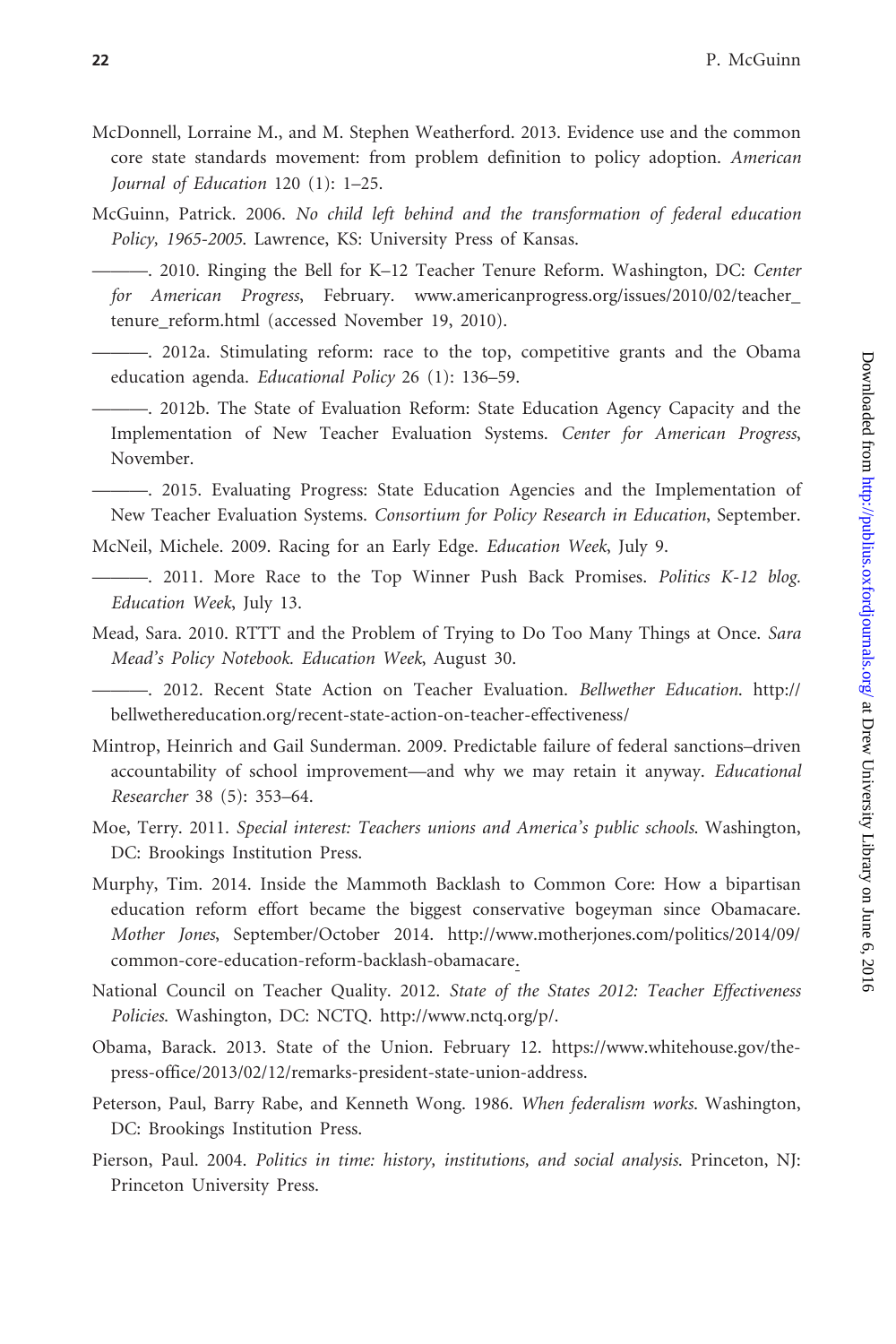<span id="page-22-0"></span>Ravitch, Diane. 2009. Obama and Duncan Launch NCLB 2.0. Education Week blog, December 8. [http://blogs.edweek.org/edweek/Bridging-Differences/2009/12/obama\\_and\\_](http://blogs.edweek.org/edweek/Bridging-Differences/2009/12/obama_and_duncan_launch_nclb_2.html) [duncan\\_launch\\_nclb\\_2.html](http://blogs.edweek.org/edweek/Bridging-Differences/2009/12/obama_and_duncan_launch_nclb_2.html)

———. 2013a. Why I Cannot Support the Common Core Standards. February 26. [http://](http://dianeravitch.net/2013/02/26/why-i-cannot-support-the-common-core-standards/) [dianeravitch.net/2013/02/26/why-i-cannot-support-the-common-core-standards/](http://dianeravitch.net/2013/02/26/why-i-cannot-support-the-common-core-standards/)

———. 2013b. Is There a Corporate School Reform Movement? April 10. [http://](http://dianeravitch.net/2013/04/10/is-there-a-corporate-school-reform-movement/) [dianeravitch.net/2013/04/10/is-there-a-corporate-school-reform-movement/](http://dianeravitch.net/2013/04/10/is-there-a-corporate-school-reform-movement/)

———. 2013c. Linda Darling-Hammond on the Common Core Standards. October 24. [http://dianeravitch.net/2013/10/24/linda-darling-hammond-on-the-common-core](http://dianeravitch.net/2013/10/24/linda-darling-hammond-on-the-common-core-standards/)[standards/](http://dianeravitch.net/2013/10/24/linda-darling-hammond-on-the-common-core-standards/)

- Rhodes, Jesse. 2011. Progressive policymaking in a conservative age? Civil rights and the politics of federal education standards, testing, and accountability. Perspectives on Politics 9 (3): 519–44.
- Riley, Benjamin. 2012. Waive to the Top: The Dangers of Legislating Education Policy from the Executive Branch. American Enterprise Institute Outlook, March 8.
- Sawchuk, Stephen. 2010. States Strive to Overhaul Teacher Tenure. Education Week, April 5.

- 2015. NEA to Support Opt-Out, Oppose Common-Core Testing. Education Week, July 7. [http://blogs.edweek.org/edweek/teacherbeat/2015/07/nea\\_to\\_support\\_opt-out\\_](http://blogs.edweek.org/edweek/teacherbeat/2015/07/nea_to_support_opt-out_oppose_.html) [oppose\\_.html](http://blogs.edweek.org/edweek/teacherbeat/2015/07/nea_to_support_opt-out_oppose_.html)

- Simendinger, Alexis. 2011. Feeling Legislative Chill, Obama Flexes Executive Muscles. Real Clear Politics, September 26.
- Simon, Stephanie. 2014. Feds Push for Equal Access to Quality Teachers. Politico, December 23. <http://www.politico.com/story/2014/12/feds-aim-to-redistribute-quality-teachers-113753>
- Singer, Alan. 2015. Pearson Takes Big Hit in Continuing War over Common Core. Huffington Post, July 14. [http://www.huffingtonpost.com/alan-singer/pearson-takes-big-hit](http://www.huffingtonpost.com/alan-singer/pearson-takes-big-hit-in-_b_7792202.html)[in-\\_b\\_7792202.html](http://www.huffingtonpost.com/alan-singer/pearson-takes-big-hit-in-_b_7792202.html)
- Smarick, Andy. 2009. AEI Education Stimulus Watch. Special Report 2, September. [www.aei.](http://www.aei.org/paper/100044) [org/paper/100044.](http://www.aei.org/paper/100044)
- Stout, David. 2009. Obama Outlines Plan for Education Overhaul. New York Times, March 10. [http://www.nytimes.com/2009/03/11/us/politics/11web-educ.html?\\_r](http://www.nytimes.com/2009/03/11/us/politics/11web-educ.html?_r=0)=[0](http://www.nytimes.com/2009/03/11/us/politics/11web-educ.html?_r=0)
- Strauss, Valerie. 2014. An Educator Challenges the Gates Foundation. Washington Post, February 8. [https://www.washingtonpost.com/blogs/answer-sheet/wp/2014/10/08/an-edu](https://www.washingtonpost.com/blogs/answer-sheet/wp/2014/10/08/an-educator-challenges-the-gates-foundation)[cator-challenges-the-gates-foundation/](https://www.washingtonpost.com/blogs/answer-sheet/wp/2014/10/08/an-educator-challenges-the-gates-foundation)
- Taylor, William L, and Crystal Rosario. 2009. National Teachers' Unions and the Struggle over School Reform. Citizens' Commission on Civil Rights, July.
- Thompson, Frank J. 2012. Medicaid politics: Federalism, policy durability, and health reform. Washington, DC: Georgetown University Press.
- Truth in American Education. n.d. Common Core State Standards. [http://truthinamer](http://truthinamericaneducation.com/common-core-state-standards/national-curriculum/) [icaneducation.com/common-core-state-standards/national-curriculum/](http://truthinamericaneducation.com/common-core-state-standards/national-curriculum/)